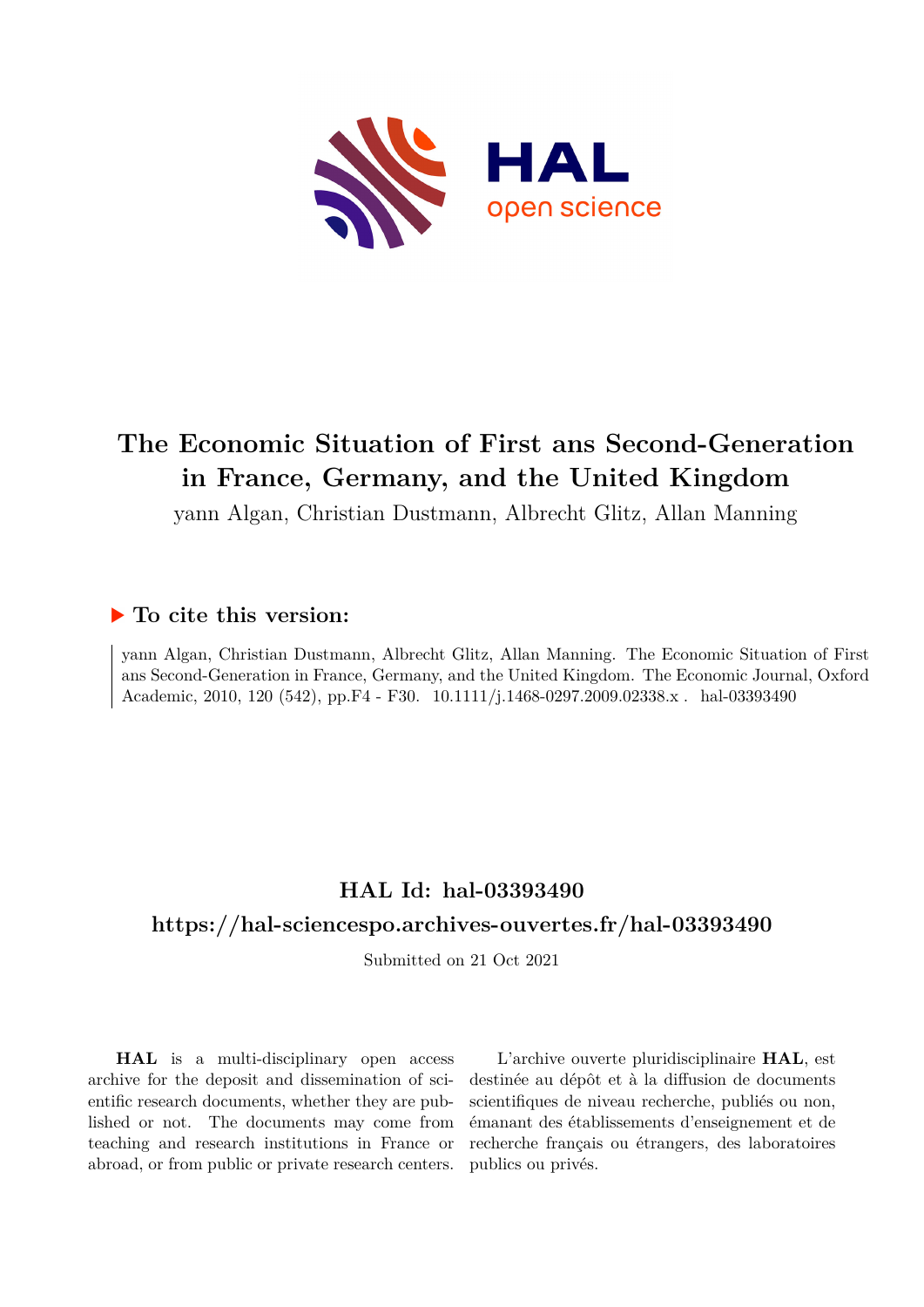



The Economic Journal, 120 (February), F4–F30. doi: 10.1111/j.1468-0297.2009.02338.x. © The Author(s). Journal compilation © Royal Economic Society 2010. Published by Blackwell Publishing, 9600 Garsington Road, Oxford OX4 2DQ, UK and 350 Main Street, Malden, MA 02148, USA.

# THE ECONOMIC SITUATION OF FIRST AND SECOND-GENERATION IMMIGRANTS IN FRANCE, GERMANY AND THE UNITED KINGDOM\*

#### Yann Algan, Christian Dustmann, Albrecht Glitz and Alan Manning

A central concern about immigration is the integration into the labour market, not only of the first generation but also of subsequent generations. Little comparative work exists for Europe's largest economies. France, Germany and the UK have all become, perhaps unwittingly, countries with large immigrant populations albeit with very different ethnic compositions. Today, the descendants of these immigrants live and work in their parents' destination countries. This article presents and discusses comparative evidence on the performance of first and second-generation immigrants in these countries in terms of education, earnings and employment.

It is widely believed that many European countries have a serious problem with the integration of immigrants and their children (LEED, 2006). Many Northern European countries have accumulated sizeable populations of immigrants but the lack of longterm strategies and policies to integrate these into societal structures and the labour market is often cited as one reason for social and economic exclusion of the children of these immigrants. In the past decade, Southern European countries such as Spain and Italy have experienced similar, if not larger, immigrations than the large Northern European economies France, Germany and the UK in the late 1950s to early 1970s. Again, it seems that there is little thought devoted to long-term strategies for immigrants and their descendants.

The experience of those countries that had large-scale immigration in the last half of the twentieth century should be of importance for devising future immigration and integration policies. However, there is rather little hard evidence in the literature about the relative position of immigrants and their descendants in these countries, in a manner that allows comparisons to be made. In this article, we aim to provide a comparative study of a number of outcomes (education, earnings and employment) of both first and second-generation immigrants of different origins in the three largest European economies: France, Germany and the UK.

There are a number of reasons why the integration of immigrants and their children matters. The more successful immigrants are in the labour market, the higher will be their net economic and fiscal contribution to the host economy. This in turn may be important for the attitudes of the native population to immigrants and, therefore, impact on immigration policy. On the other hand, poor economic success may lead to social and economic exclusion of immigrants and their descendants, which in turn may

<sup>\*</sup> Albrecht Glitz acknowledges the support of the Barcelona GSE Research Network, the Government of Catalonia, and the Spanish Ministry of Science (Project No. ECO2008-06395-C05-01).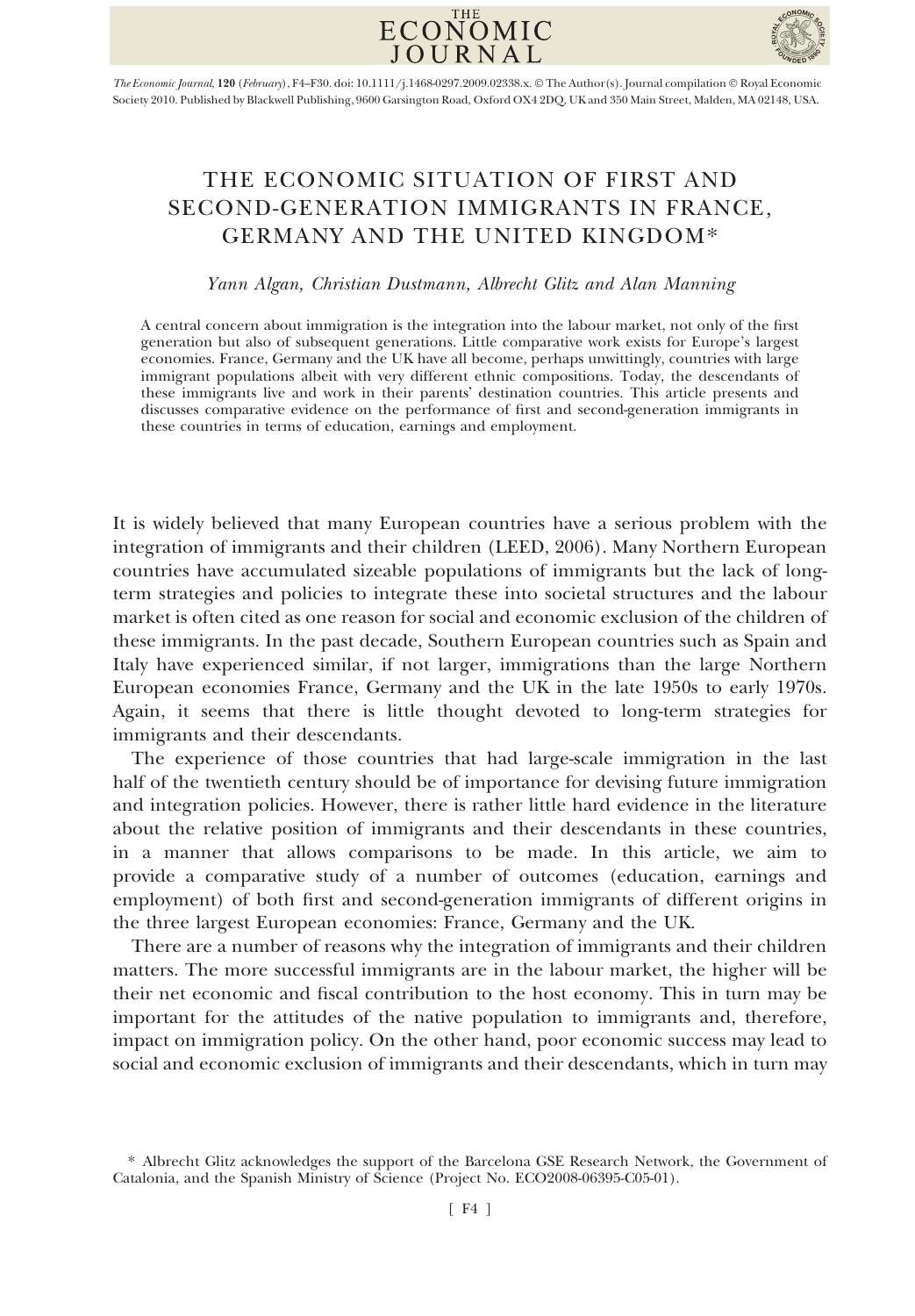[FEBRUARY 2010] THE ECONOMIC SITUATION OF IMMIGRANTS F5

lead to social unrest, with riots and terrorism as extreme manifestations (as experienced by the UK and France at various times).<sup>1</sup>

What is the evidence on the social and economic integration of immigrants and their descendants? For Germany and the UK (and other countries) there is a fairly large literature comparing the economic outcomes of immigrants, immigrants children and natives. $2 \times 2$  Most papers focus on the estimation of economic assimilation patterns of first-generation immigrants, often concentrating on particular immigrant communities. Others investigate the outcome of second-generation immigrants. However, little work exists to date, Heath and Cheung (2007) being a notable exception, that presents economic and educational outcomes of immigrants in a way that allows comparisons across countries, as well as across generations. In this article, we offer such a comparison, considering different outcome measures, specifically, education, earnings and employment, which are indicative for economic integration. For France our analysis is almost the first on the topic, for the simple reason that the appropriate data had not been collected until very recently.<sup>3</sup> Although there are problems that make comparison difficult, we believe that our results add significantly to our understanding of the situation of immigrants and their children in Europe's largest economies.

The structure of the article is as follows. The next Section provides a brief overview of immigration and assimilation policies in our three countries. We then discuss our empirical approach and the data used. Section 3 presents estimates of the degree of assimilation in education, earnings and employment. Section 4 concludes.

# 1. A Brief Overview of Immigration and Assimilation Policy

The current situation of immigrants and their descendants can be thought of as being the result of immigration policy (how many immigrants to let into a country and from where) and integration policy (what to do with immigrants and their descendants once they have arrived), though the use of the word 'policy' suggests a degree of planning and control that has often been conspicuously absent. Although our three countries have had very different immigration and assimilation policies (described below), there are common themes that emerge.

<sup>1</sup> For instance, France has been affected by social unrest of young immigrants in the Parisian suburbs in 2005 and 2006. On October 27, 2005, two French youths of Malian and Tunisian descent were electrocuted as they fled the police in the Parisian suburb of Clichy-sous-Bois. Their deaths sparked nearly three weeks of rioting in 274 towns. Most of the rioters were second-generation immigrant youths but the underlying issues

<sup>2</sup> For the UK, see, for example, Chiswick (1980), Stewart (1983), Bell (1997), Modood *et al.* (1997), Leslie and Lindley (2001), Shields and Wheatley Price (2002), Lindley (2002), Blackaby et al. (2002, 2005), Dustmann and Fabbri (2003), Clark and Drinkwater (2005), Elliott and Lindley (2006), Clark and Lindley (2006), or Dustmann and Theodoropoulos (2008). For Germany, see, for instance, Pischke (1992), Dustmann (1993), Winkelmann and Zimmermann (1993), Licht and Steiner (1994), Mühleisen and Zimmermann (1994), Bauer and Zimmermann (1997), Schmidt (1997), Constant and Massey (2003), Riphahn (2003) or Fertig and Schurer (2007).

 $\delta$  Public authorities have long been reluctant to provide information on country of birth of parents in the main national surveys such as the Census or the Labour Force Survey. Previous studies were coping with this problem by using datasets with fewer observations and less comparable information relative to Labour Force Surveys from other countries – see Aeberhardt and Pouget (2007) and Silberman and Fournier (2007).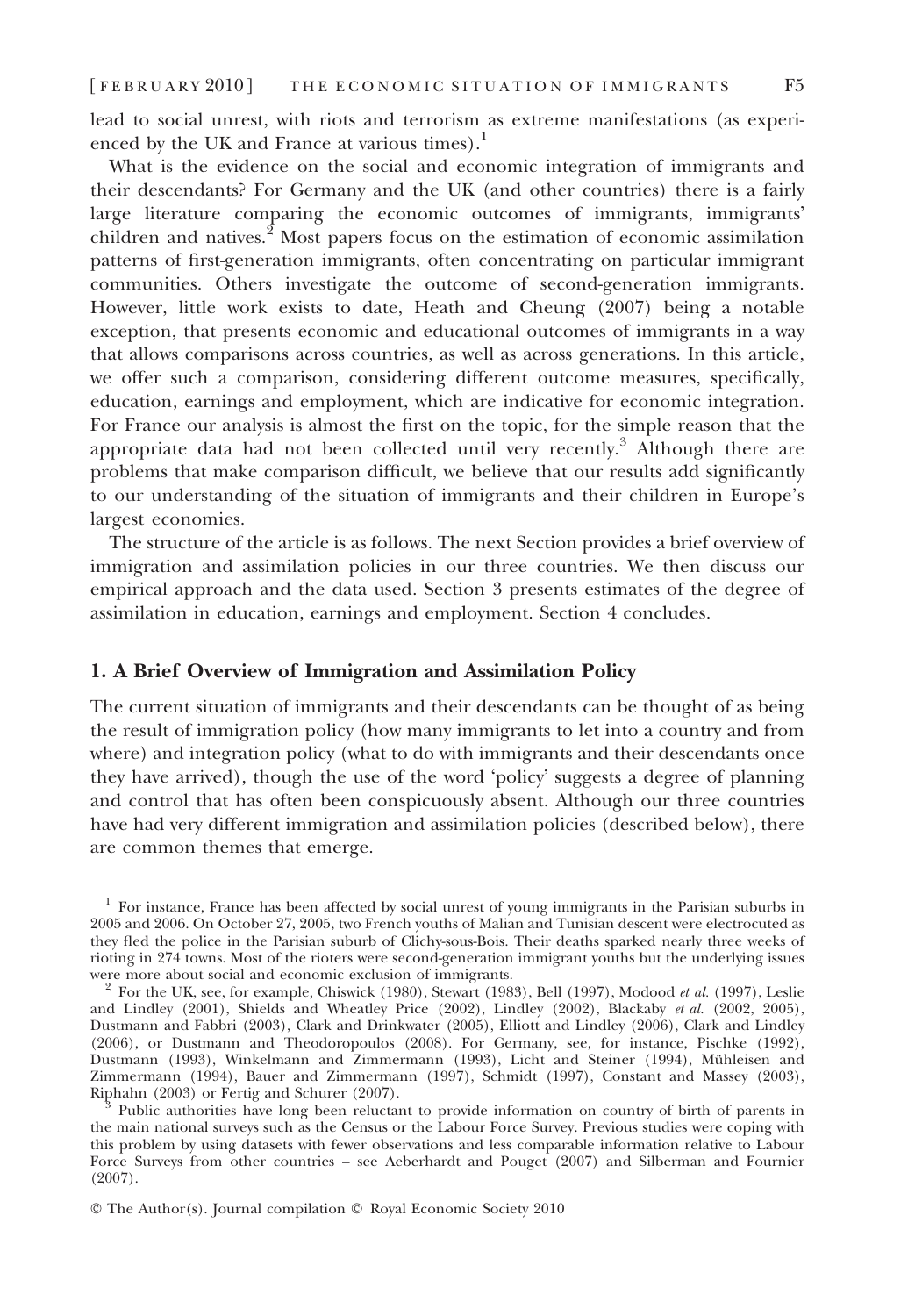## 1.1. Immigration Policy

Some periods of high immigration are associated with conflict, generally elsewhere in the world. For instance, the end of the Second World War, which led to an entirely new geography of the European continent, saw 7.8 million refugees finding a new home in West Germany and 3.5 million refugees in East Germany by 1950 (Salt and Clout, 1976). Other examples are Algerian independence in 1962 which triggered an inflow of almost one million refugees into France within a year, the expulsion of Asians from Uganda in 1972 which pushed 30,000 into the UK, or the Balkan wars in the 1990s which led to an inflow of more than one million refugees into Germany. Other periods of high immigration are associated with economic need, with sizeable inflows into France, Germany and the UK in the boom years of the 1950s and 1960s, smaller (though not negligible) inflows after the oil crisis of the 1970s and a rise again more recently with the fall of the Iron Curtain which led to substantial immigration from Eastern Europe.

The particular ethnic mix that resulted from these movements was very different in France, Germany and the UK. Germany recruited immigrants mainly from Southern Europe and Turkey. The UK, with its strong colonial history recruited immigrants mainly from former colonies in the Caribbean and the Indian sub-continent. France represents a mixture of the two, with large inflows both from other European countries, in particular Spain and Portugal, and from its former colonies in North Africa and sub-Saharan Africa.

#### 1.2 Assimilation Policy

The policy towards immigrants after arrival has been quite different in France, Germany and the UK, though one could argue there has been a marked convergence in recent years that we discuss below.

The UK is primarily associated with a multicultural approach<sup>4</sup> in which positive steps were taken to ensure that ethnic minorities experienced true equality. This led to early (by European standards) anti-discrimination legislation and a generally sympathetic attitude to allowing cultural and religious exemptions to laws and practices, e.g. allowing Sikh motorcyclists to wear turbans instead of helmets and Muslim policewomen to wear the hijab on duty. There was a widespread belief that by being hospitable to immigrants, they would, in return, come to feel part of the wider community. The reality was often different – there were riots in many British cities in the early 1980s and various organisations, notably the police, have been widely criticised for institutional racism. More recently there has been a feeling that this strategy has failed to create a common core of values, primarily because it offered minorities more than it asked from them in return and that some communities chose not to integrate into the wider society. For example, the chairman of the Commission for Racial Equality

<sup>4</sup> This is well summarised by the following quotation from the Home Secretary Roy Jenkins in 1966: I do not regard (integration) as meaning the loss, by immigrants, of their own national characteristics and culture. I do not think that we need in this country a "melting pot", which will turn everybody out in a common mould, as one of a series of carbon copies of someone's misplaced vision of the stereotyped Englishman... I define integration, therefore, not a flattening process of assimilation but as equal opportunity, accompanied by cultural diversity, in an atmosphere of mutual tolerance.'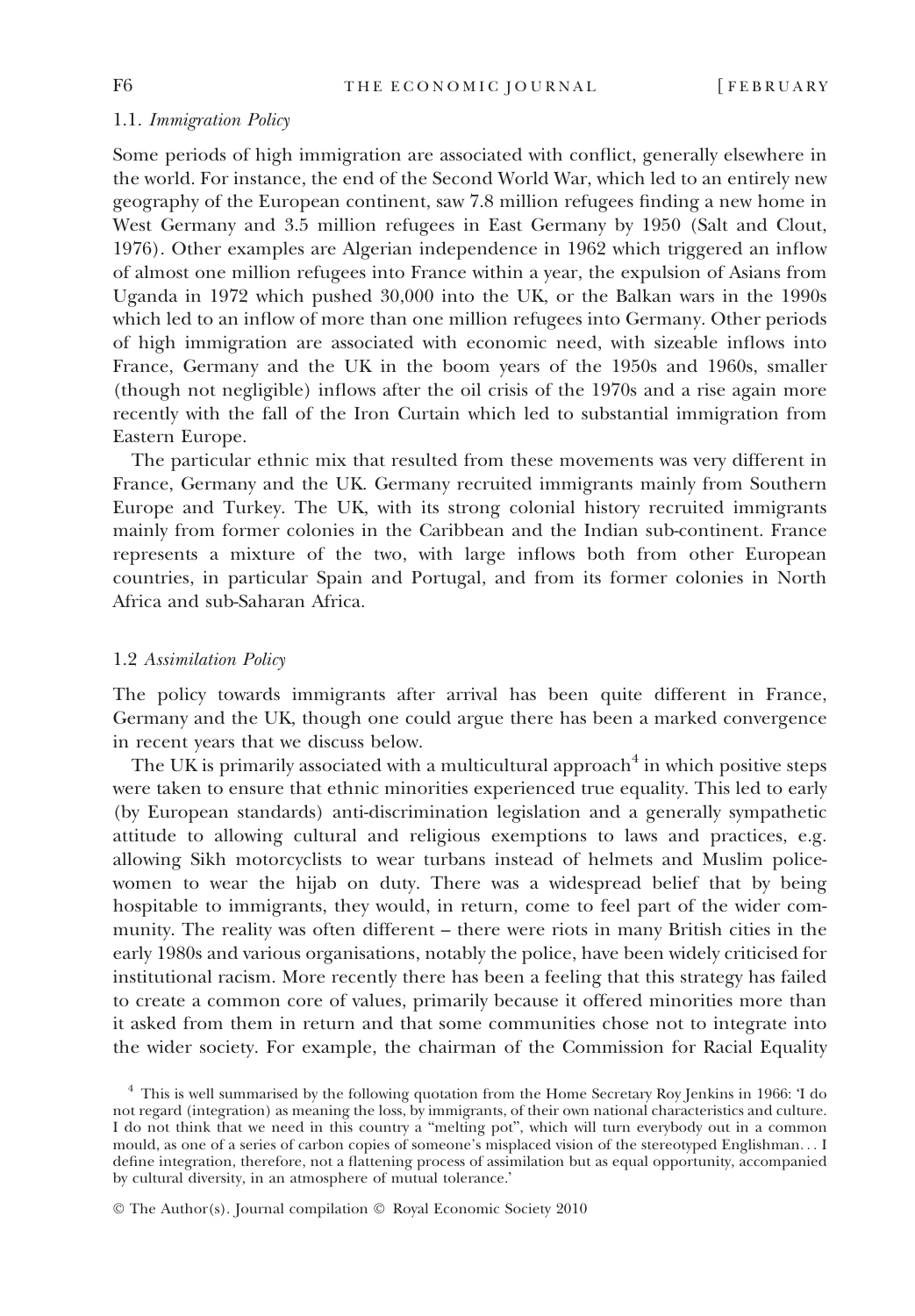(the government body charged with fighting discrimination) argued in a TV interview that multiculturalism was leading to segregation, saying that 'too many public authorities particularly (are) taking diversity to a point where they (are) saying, "actually we're going to reward you for being different, we're going to give you a community centre only if you are Pakistani or African Caribbean and so on, but we're not going to encourage you to be part of the community of our town'''. The reaction has included substantive changes to policy – immigrants becoming citizens now have to pass a test on language, culture and history designed to mould their values into those deemed appropriate.

France also has a strong tradition of equality but the interpretation has been very different from that in the UK. French law provides for citizenship by right to anyone born on its soil, and nationality is generally conferred at the age of majority. Because all French citizens are to be treated equally under the Republican model, there has been a great reluctance to acknowledge any ethnic divisions. In addition, the strong secular tradition in the state (laicité) has led to a restrictive attitude on the expression of religious and cultural identity in the public sphere, most famously in the 2004 ruling against the display of conspicuous religious symbols in school that, while worded as applying to all religions, would mostly affect those Muslim schoolgirls who wished to wear the hijab. One consequence of this refusal to acknowledge any minorities has been an inability to even know – due to a lack of reliable data – whether the reality of equality matched the rhetoric, leading to the accusation that serious problems were emerging but being ignored. Riots in various banlieues in 2005 brought these problems to widespread attention. But there have been changes in recent years. Anti-discrimination legislation was passed in 2001 and there have also been stronger requirements for immigrants seeking citizenship to show proficiency in the language and knowledge of the French culture. We have benefited personally as this article uses data from the French Enquête Emploi that only began asking about own and parental country of birth in 2005 as part of a general process of understanding more about the situation of immigrants in French society.

While both France and the UK enabled and indeed expected immigrants to become citizens and play a full and equal part in society, Germany took a different approach. Until recently, eligibility for German citizenship was defined by descent rather than birth. As a consequence, the Volga Germans whose ancestors had lived in Russia since the eighteenth century were regarded as German citizens, while the children of Turkish immigrants born in Germany were not. The first generation of immigrants were not expected to become citizens, primarily because they were expected to remain in the country only temporarily. But this became a problem when many immigrants did stay for long periods and had children who, though born in Germany, did not receive German citizenship. It became widely recognised that this state of affairs was undesirable and, since 1 January 2000, children born by non-German parents who have legally lived in Germany for at least eight years are automatically granted German citizenship. Furthermore, the minimum period of legal residence in Germany for an adult immigrant that is required to gain the right to naturalisation was shortened from 15 to eight years. On the other hand and similar to France and the UK, since 1 September 2008, all adult immigrants who want to be naturalised have to pass a multiple choice test covering the legal and societal system and the living conditions in Germany.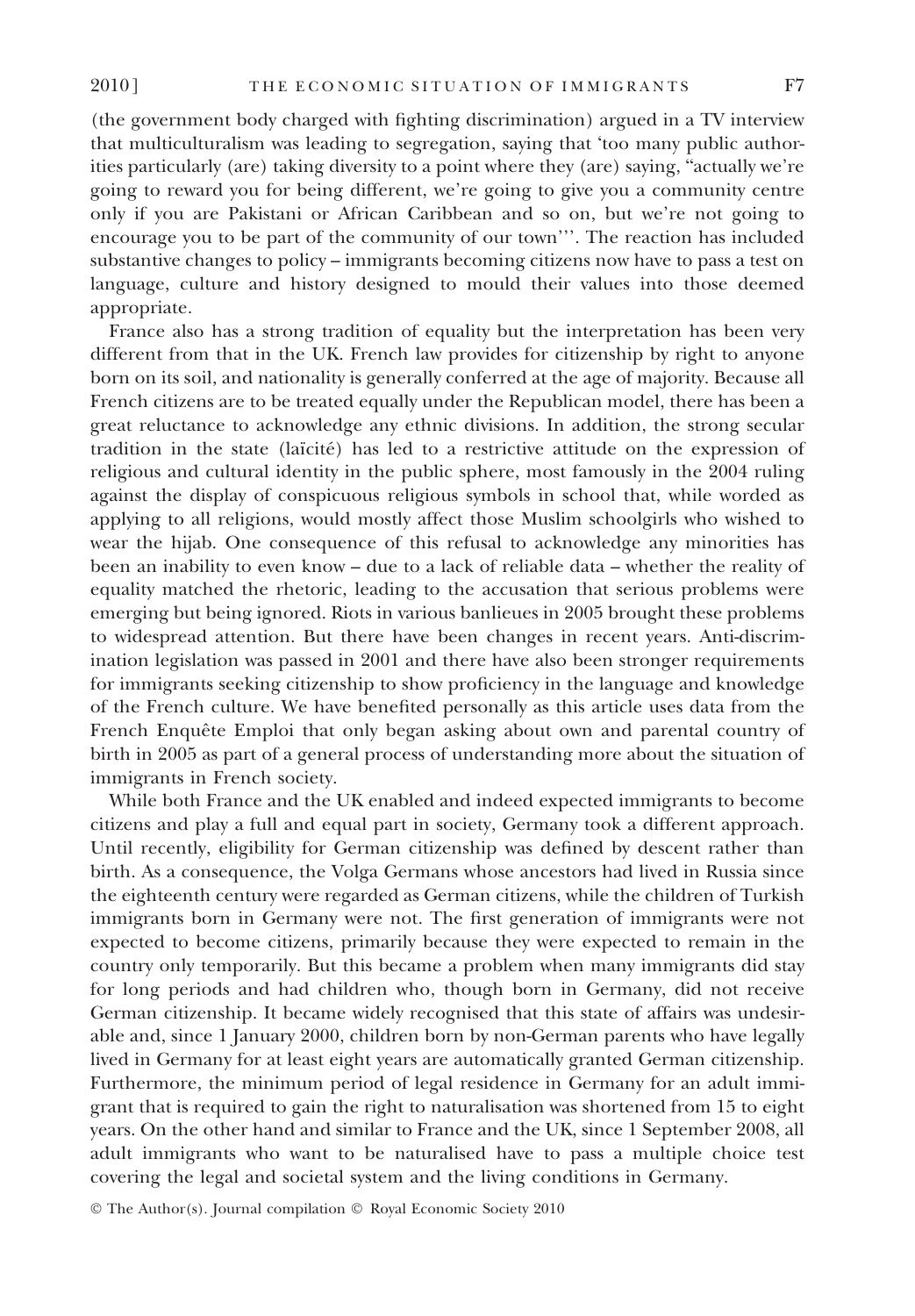The different countries we consider here thus have had very different immigration and integration policies. There has been some convergence in recent years such as an increasing emphasis on requiring immigrants to know the language, culture and history of their host countries. But there is a perception that all of these countries have had problems with the integration of immigrants and their children. We now turn to documenting measures of integration.

#### 2. Methodology and Data

There are a number of measures one could use to assess the relative success of our countries of analysis in integrating their immigrant populations. One could simply compare the outcomes of the entire group of immigrants (and their children) to those of natives, pronouncing a country more successful if this gap is smaller. But, as we shall see, there is substantial heterogeneity in these outcome gaps within countries according to immigrants' country of origin. Such heterogeneity cannot be driven by differences in the host country policy and a different mix of immigrants across countries will thus lead to differences in this overall measure of integration. There are studies that attempt to compare the performance of immigrants from the same source country in different destination countries (Adsera and Chiswick, 2007; De Coulon and Wadsworth, 2008) but the degree of overlap among the countries we consider is small.

We focus on the comparison of the gap between natives and first and secondgeneration immigrants from different source countries. This is a good indication of how successful countries are at integrating immigrants in the long run – the second generation will have had all of their schooling in the host country and will almost certainly speak the language fluently. Because there are parental influences on children's outcomes, whether immigrant or native, one would not expect all gaps to be eliminated but one would expect them to be reduced.<sup>5</sup> A similar approach for the US is taken by Card et al. (1998) and, for a number of countries, by Heath and Cheung (2007).

We now turn to the description of our data sources and the way in which we distinguish first and second-generation immigrants in each of our countries. For more details on the sample construction for each country, see Appendix A.

#### 2.1. France

The data we use for France come from the French Labour Force Survey (FLFS) and cover the years 2005–7. In addition to the traditional information on country of birth of the respondent, the FLFS has, since 2005, provided information on the country of birth of the parents. The native reference group consists of individuals who are in France for at least two generations, i.e. those who are born in the country and whose two parents were also born in France. First-generation immigrants are individuals born abroad and whose both parents were also born abroad and from the same country of origin. Second-generation immigrants are individuals who are born in France but whose parents are both born

<sup>5</sup> Note that we do not look at the outcomes of parents and their actual children which would be possible with panel data or by constructing synthetic cohorts as in Dustmann and Theodoropoulos (2008). Instead we look at the outcomes of first and second-generation immigrants at a given point in time.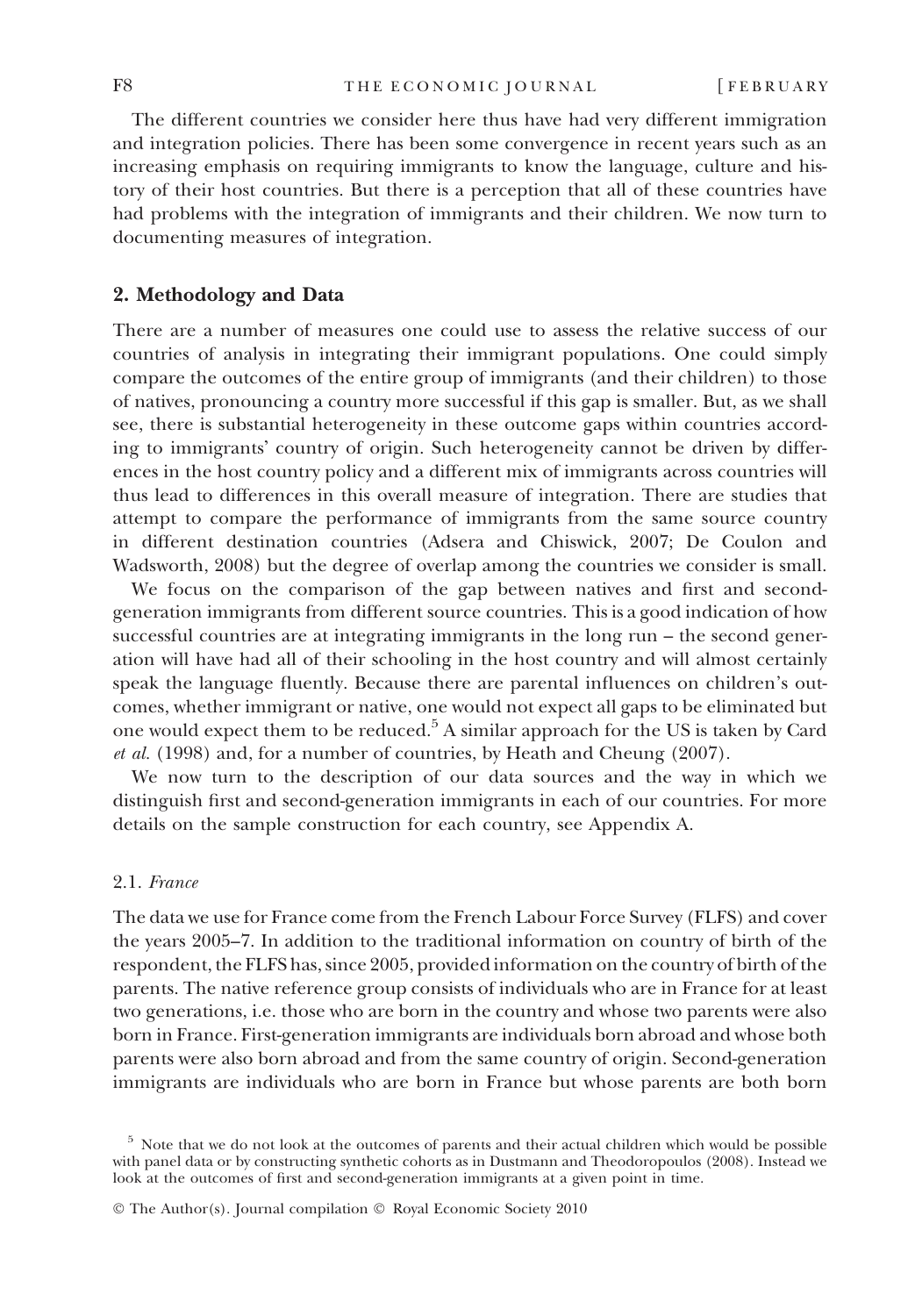abroad. We exclude individuals born abroad with at least one parent born in France and individuals born in France with either one parent born in France and the other born abroad or both parents born abroad but in different countries.

The FLFS contains information on country of birth for first-generation immigrants at a very detailed level. The FLFS distinguishes between 29 countries or country groups: France, Algeria, Tunisia, Morocco, Rest of Africa, Asia (including Vietnam, Laos, Cambodia), Italy, Germany, Belgium, Netherlands, Luxembourg, Ireland, Denmark, Great Britain, Greece, Spain, Portugal, Switzerland, Austria, Poland, Yugoslavia, Turkey, Norway, Sweden, Eastern Europe, United States or Canada, Latin America and other countries.

The FLFS also reports the country of parental birth for the second generation but at a more aggregate level. There are 9 categories: France, Northern Europe, Southern Europe, Eastern Europe, the Maghreb (Arab North Africa), Turkey (Middle East), (sub-Saharan) Africa, Asia and other countries. $6$  We exclude the last category as it comprises very heterogeneous populations. This leaves us with seven immigrant groups for our analysis. To facilitate the comparison of the results between firstgeneration and second-generation immigrants, we aggregate the more detailed countries of birth of first-generation immigrants into the seven broader immigrant categories.

The first two columns in Panel (a) in Table 1 report the sample proportions for the native French, first-generation immigrants and second-generation immigrants. Around 90.2% of the sample consists of natives, 6.5% are first-generation immigrants and around 3.3% are second-generation immigrants. First-generation immigrants mostly come from the Maghreb (44.1%), Southern Europe (24.8%) and Africa (11.3%). Among second-generation immigrants, there are more southern Europeans and fewer Africans, a reflection of the more recent immigration from Africa.

#### 2.2. Germany

The data we use for Germany come from the German Microcensus for the years 2005 and 2006. These data allow identification of first and second-generation immigrants based on citizenship and year of arrival in Germany. The reference native group consists of non-naturalised German citizens born in Germany. We define firstgeneration immigrants as individuals born outside of Germany who have either only foreign citizenship or who obtained German citizenship through naturalisation. We identify second-generation immigrants as individuals born in Germany who hold either only foreign citizenship or German citizenship that they obtained through naturalisation. In the case of naturalisation, we use the information on the previous citizenship of the individual to determine the country of origin. Individuals who were not born in Germany and have German citizenship that was either obtained without any naturalisation or through naturalisation within 3 years of arrival, provided the previous citizenship was Czech, Hungarian, Kazakh, Polish, Romanian, Russian, Slovakian or

<sup>6</sup> The category Maghreb is essentially made up of parents from Algeria, Morocco and Tunisia while the category Africa mainly refers to parents from Cameroon, Ivory Coast, Mali, Niger and Senegal.

<sup>©</sup> The Author(s). Journal compilation © Royal Economic Society 2010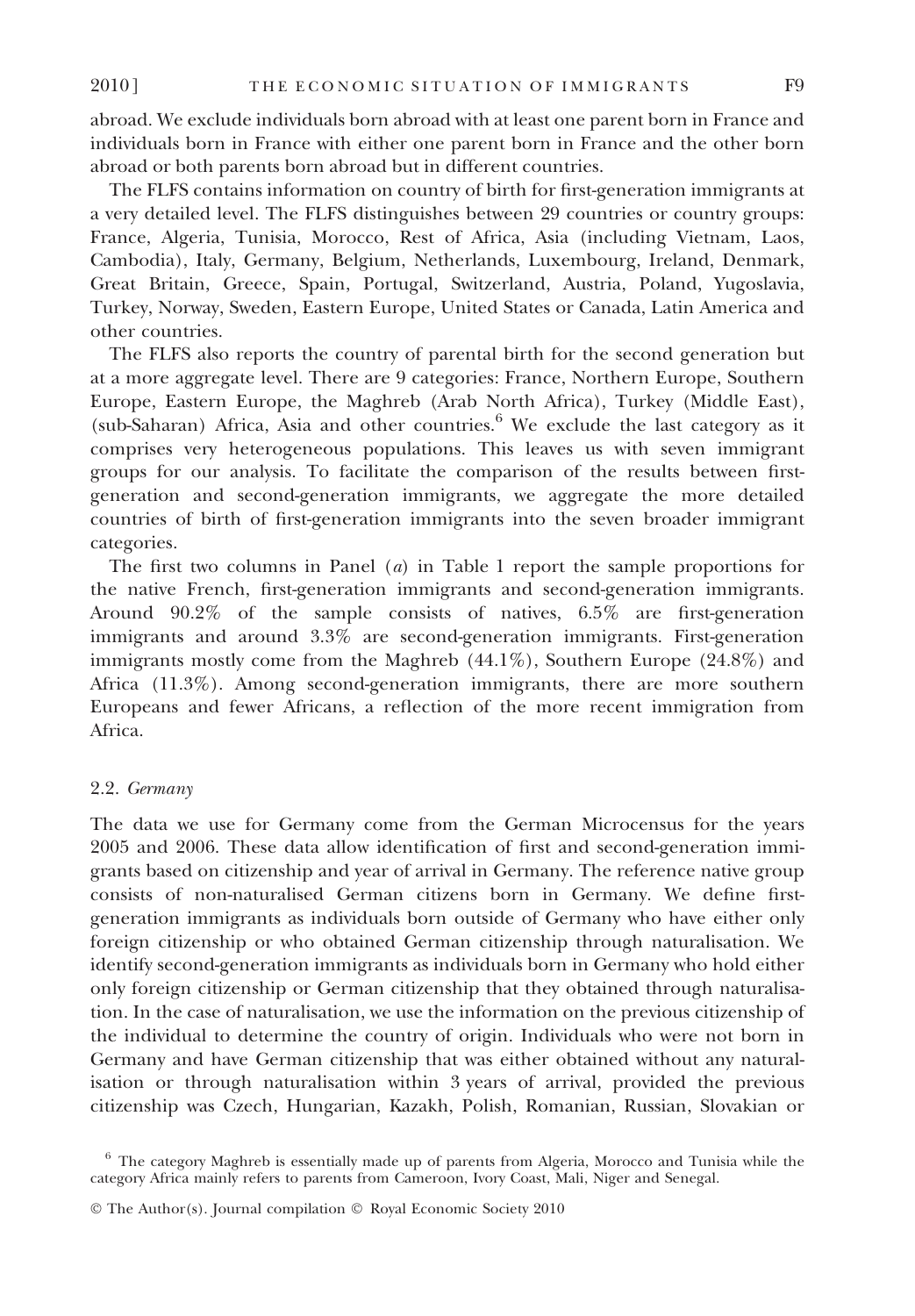|                      |                                 |                          |       |                   | <b>Hourly Wages</b> |                          | <b>Employment Rates</b> |                          |                 |                   |
|----------------------|---------------------------------|--------------------------|-------|-------------------|---------------------|--------------------------|-------------------------|--------------------------|-----------------|-------------------|
|                      | Sample<br>Proportions<br>in $%$ |                          |       | Men               | Women               |                          |                         | Men                      |                 | Women             |
|                      | 1st                             | 2nd                      | 1st   | 2nd               | 1st                 | 2 <sub>nd</sub>          | 1 <sub>st</sub>         | 2nd                      | 1 <sub>st</sub> | 2 <sub>nd</sub>   |
| $(a)$ France         |                                 |                          |       |                   |                     |                          |                         |                          |                 |                   |
| <b>Natives</b>       |                                 | 90.2                     |       | 10.89             | 9.91                |                          |                         | 66.3                     |                 | 58.9              |
| Immigrants           | 6.5                             | 3.3                      | 10.22 | 10.25             | 8.75                | 8.74                     | 64.1                    | 62.1                     | 43.4            | 50.9              |
| Of which             |                                 |                          |       |                   |                     |                          |                         |                          |                 |                   |
| Maghreb              | 44.1                            | 40.7                     | 9.84  | 9.88              | 8.90                | 8.72                     | 59.3                    | 56.8                     | 37.2            | 47.0              |
| Southern Europe      | 24.8                            | 37.4                     | 10.29 | 10.67             | 8.27                | 8.57                     | 71.5                    | 77.1                     | 54.9            | 66.7              |
| Africa               | 11.3                            | 5.0                      | 9.55  | 9.16              | 7.72                | 8.24                     | 62.2                    | 32.9                     | 44.8            | 21.2              |
| Northern Europe      | 6.6                             | 3.7                      | 14.29 | 11.41             | 12.42               | 8.16                     | 69.4                    | 66.7                     | 51.1            | 48.6              |
| Eastern Europe       | 5.9                             | 7.5                      | 12.55 | 11.47             | 8.91                | 10.07                    | 58.6                    | 58.0                     | 48.9            | 51.5              |
| Turkey               | 4.1                             | 3.6                      | 8.27  | 8.60              | 8.53                | 7.42                     | 70.6                    | 41.2                     | 17.4            | 23.1              |
| Asia                 | 3.2                             | 2.2                      | 11.60 | 9.12              | 8.59                | 12.70                    | 79.0                    | 47.4                     | 43.9            | 37.5              |
| $(b)$ Germany        |                                 |                          |       |                   |                     |                          |                         |                          |                 |                   |
| <b>Natives</b>       |                                 | 87.0                     | 11.71 |                   | 9.85                |                          |                         | 75.3                     |                 | 65.8              |
| Immigrants           | 11.1                            | 2.0                      | 10.97 | 9.39              | 9.46                | 7.79                     | 68.5                    | 64.0                     | 53.9            | 55.4              |
| Of which             |                                 |                          |       |                   |                     |                          |                         |                          |                 |                   |
| 'German' Immigrants  | 42.9                            | $\qquad \qquad -$        | 10.60 | $\qquad \qquad -$ | 9.22                | $\overline{\phantom{0}}$ | 66.8                    | $\overline{\phantom{0}}$ | 55.9            | $\qquad \qquad -$ |
| CEE & other non-EU16 | 17.0                            | 6.8                      | 10.11 | 9.17              | 9.59                | 8.62                     | 61.7                    | 59.8                     | 49.4            | 53.9              |
| Turkey               | 13.3                            | 45.7                     | 11.47 | 8.45              | 8.44                | 7.21                     | 68.5                    | 53.9                     | 42.5            | 43.8              |
| Other EU16           | 10.6                            | 14.4                     | 13.80 | 11.59             | 11.62               | 8.71                     | 79.3                    | 74.0                     | 62.7            | 69.3              |
| Former Yugoslavia    | 9.3                             | 11.3                     | 9.80  | 9.42              | 8.92                | 7.74                     | 67.1                    | 70.1                     | 54.7            | 65.4              |
| Italy                | 4.6                             | 14.3                     | 10.60 | 8.90              | 9.52                | 7.66                     | 77.6                    | 75.6                     | 58.9            | 66.2              |
| Greece               | 2.3                             | 7.6                      | 9.86  | 10.28             | 8.13                | 8.04                     | 73.5                    | 77.0                     | 60.5            | 65.5              |
| $(c)$ United Kingdom |                                 |                          |       |                   |                     |                          |                         |                          |                 |                   |
| <b>Natives</b>       |                                 | 90.3                     |       | 11.12             | 8.48                |                          |                         | 79.0                     |                 | 66.5              |
| Immigrants           | 8.1                             | 1.6                      | 11.48 | 10.15             | 9.44                | 9.53                     | 73.1                    | 59.9                     | 55.2            | 53.4              |
| Of which             |                                 |                          |       |                   |                     |                          |                         |                          |                 |                   |
| White                | 56.8                            | $\overline{\phantom{a}}$ | 12.58 |                   | 9.79                | $\overline{\phantom{0}}$ | 77.2                    | $\overline{\phantom{0}}$ | 63.7            |                   |
| Indian               | 15.4                            | 32.5                     | 11.13 | 10.83             | 8.60                | 9.45                     | 78.1                    | 63.2                     | 55.2            | 57.7              |
| Pakistani            | 8.6                             | 21.5                     | 8.20  | 8.72              | 7.82                | 8.14                     | 63.5                    | 49.8                     | 16.6            | 35.4              |
| <b>Black African</b> | 6.9                             | 7.4                      | 9.88  | 10.24             | 8.62                | 10.29                    | 60.9                    | 60.6                     | 47.9            | 56.2              |
| Black Caribbean      | 5.3                             | 31.3                     | 9.90  | 10.31             | 9.21                | 9.96                     | 64.7                    | 65.9                     | 61.1            | 62.2              |
| Bangladeshi          | 3.6                             | 3.7                      | 6.26  | 8.62              | 7.93                | 8.50                     | 55.7                    | 43.8                     | 12.8            | 36.7              |
| Chinese              | 3.5                             | 3.7                      | 11.02 | 10.31             | 9.54                | 10.10                    | 63.5                    | 58.4                     | 51.7            | 60.0              |

Table 1 Sample Proportions and Summary Statistics

Ukrainian, are coded as 'German' first-generation immigrants.<sup>7</sup> In addition, we distinguish 6 foreign groups: the traditional guest worker countries Turkey, Former Yugoslavia, Italy and Greece, as well as Central and Eastern Europe (CEE) and other non-EU16 European countries (including, in particular, Poland and the Former Soviet Union), and other EU16 countries.

Panel  $(b)$  in Table 1 reports the sample proportions for Germany. Around 11.1% are first-generation immigrants, nearly half of which are ethnic German immigrants

 $7$  These restrictions ensure that we primarily identify the group of so-called 'ethnic German' immigrants (Aussiedler) who arrived in Germany in large numbers after 1988, in particular from Poland and the Former Soviet Union, and for whom specific citizenship rules applied. For more details on how to identify this group of immigrants in the German Microcensus see Birkner (2007).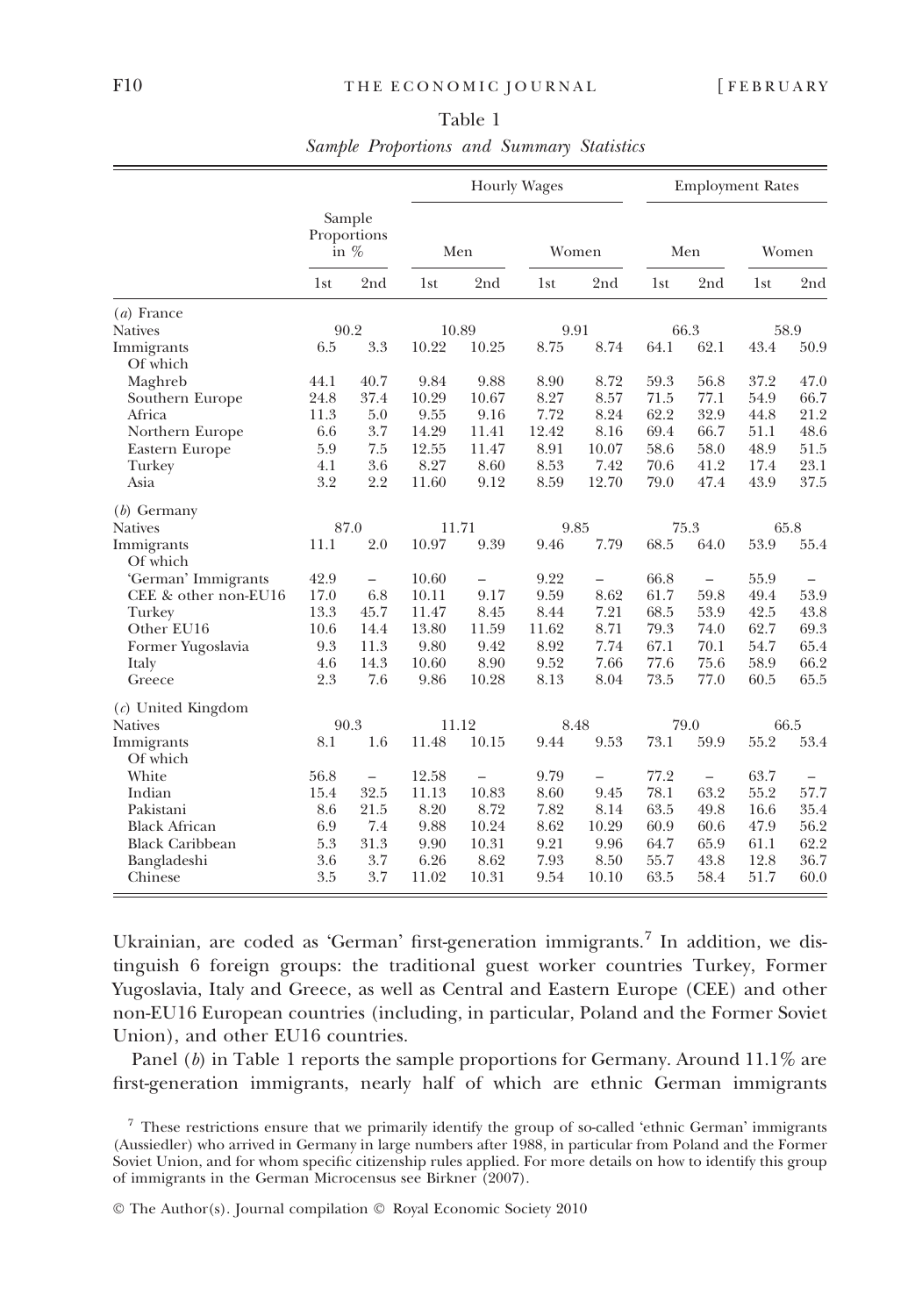|                        | Average Age |                          | Age Left Full-time Education |      |      |       |
|------------------------|-------------|--------------------------|------------------------------|------|------|-------|
|                        |             |                          |                              | Men  |      | Women |
|                        | 1st         | 2nd                      | 1st                          | 2nd  | 1st  | 2nd   |
| $(a)$ France           |             |                          |                              |      |      |       |
| <b>Natives</b>         |             | 46.1                     |                              | 18.3 |      | 18.1  |
| Immigrants             | 50.1        | 39.5                     | 17.7                         | 18.5 | 17.1 | 18.2  |
| Of which               |             |                          |                              |      |      |       |
| Maghreb                | 50.0        | 29.7                     | 18.3                         | 19.5 | 17.5 | 19.8  |
| Southern Europe        | 56.7        | 47.3                     | 14.8                         | 18.0 | 14.8 | 17.6  |
| Africa                 | 38.1        | 21.2                     | 21.4                         | 20.3 | 19.8 | 21.7  |
| Northern Europe        | 53.6        | 61.1                     | 19.9                         | 17.0 | 19.1 | 16.3  |
| Eastern Europe         | 51.3        | 61.9                     | 19.3                         | 16.8 | 18.3 | 15.8  |
| Turkey                 | 38.8        | 33.5                     | 16.1                         | 18.5 | 16.0 | 17.4  |
| Asia                   | 46.6        | 23.5                     | 19.4                         | 20.6 | 18.1 | 23.2  |
| $(b)$ Germany          |             |                          |                              |      |      |       |
| <b>Natives</b>         |             | 40.2                     | 22.1                         |      |      | 20.4  |
| Immigrants             | 40.7        | 27.9                     | 20.6                         | 20.6 | 19.9 | 20.1  |
| Of which               |             |                          |                              |      |      |       |
| 'German' Immigrants    | 42.1        |                          | 21.4                         |      | 20.4 |       |
| CEE & other non-EU16   | 37.1        | 33.5                     | 21.4                         | 21.5 | 21.0 | 20.2  |
| Turkey                 | 37.6        | 24.2                     | 18.8                         | 19.9 | 17.4 | 19.4  |
| Other EU16             | 43.0        | 35.9                     | 19.4                         | 20.4 | 18.1 | 19.9  |
| Former Yugoslavia      | 40.6        | 27.4                     | 21.8                         | 21.5 | 20.8 | 21.0  |
| Italy                  | 43.3        | 28.5                     | 18.8                         | 20.2 | 17.9 | 20.0  |
| Greece                 | 42.1        | 29.2                     | 19.3                         | 21.3 | 18.1 | 21.1  |
| $(c)$ United Kingdom   |             |                          |                              |      |      |       |
| <b>Natives</b>         |             | 39.9                     |                              | 16.9 |      | 16.9  |
| Immigrants             | 39.6        | 26.6                     | 18.6                         | 18.6 | 17.9 | 18.2  |
| Of which               |             |                          |                              |      |      |       |
| White                  | 39.6        | $\overline{\phantom{0}}$ | 18.6                         | -    | 18.6 |       |
| Indian                 | 41.9        | 25.0                     | 19.1                         | 19.5 | 17.7 | 18.8  |
| Pakistani              | 38.3        | 23.9                     | 17.4                         | 18.9 | 14.6 | 17.7  |
| <b>Black African</b>   | 35.2        | 28.4                     | 20.8                         | 20.2 | 18.8 | 19.7  |
| <b>Black Caribbean</b> | 46.9        | 30.3                     | 16.4                         | 17.4 | 16.8 | 17.6  |
| Bangladeshi            | 35.3        | 21.7                     | 16.8                         | 18.4 | 14.4 | 17.5  |
| Chinese                | 37.0        | 26.3                     | 19.4                         | 19.6 | 18.7 | 19.7  |

| Table 1   |  |
|-----------|--|
| Continued |  |

Notes. For definitions of 1st and 2nd generation immigrants and construction of hourly wages see text. Sample aged 16–64. Sample for age left full-time education restricted to non-students aged 26–64. Sources. France – Labour Force Survey 2005–7; Germany – German Microcensus 2005–6; UK – Labour Force

Survey 1993–2007. For more details see Appendix.

(42.9%). Of those with foreign citizenship, the groups of Central and Eastern Europeans (17.0%) and Turks (13.3%) are the largest. Second-generation immigrants only represent 2% of the sample, of which more than half hold either Turkish (45.7%) or Italian (14.3%) citizenship.

#### 2.3. United Kingdom

The data we use for the UK come from the British Labour Force Survey (UKLFS) for the period 1993–2007. The UKLFS contains information on country of birth for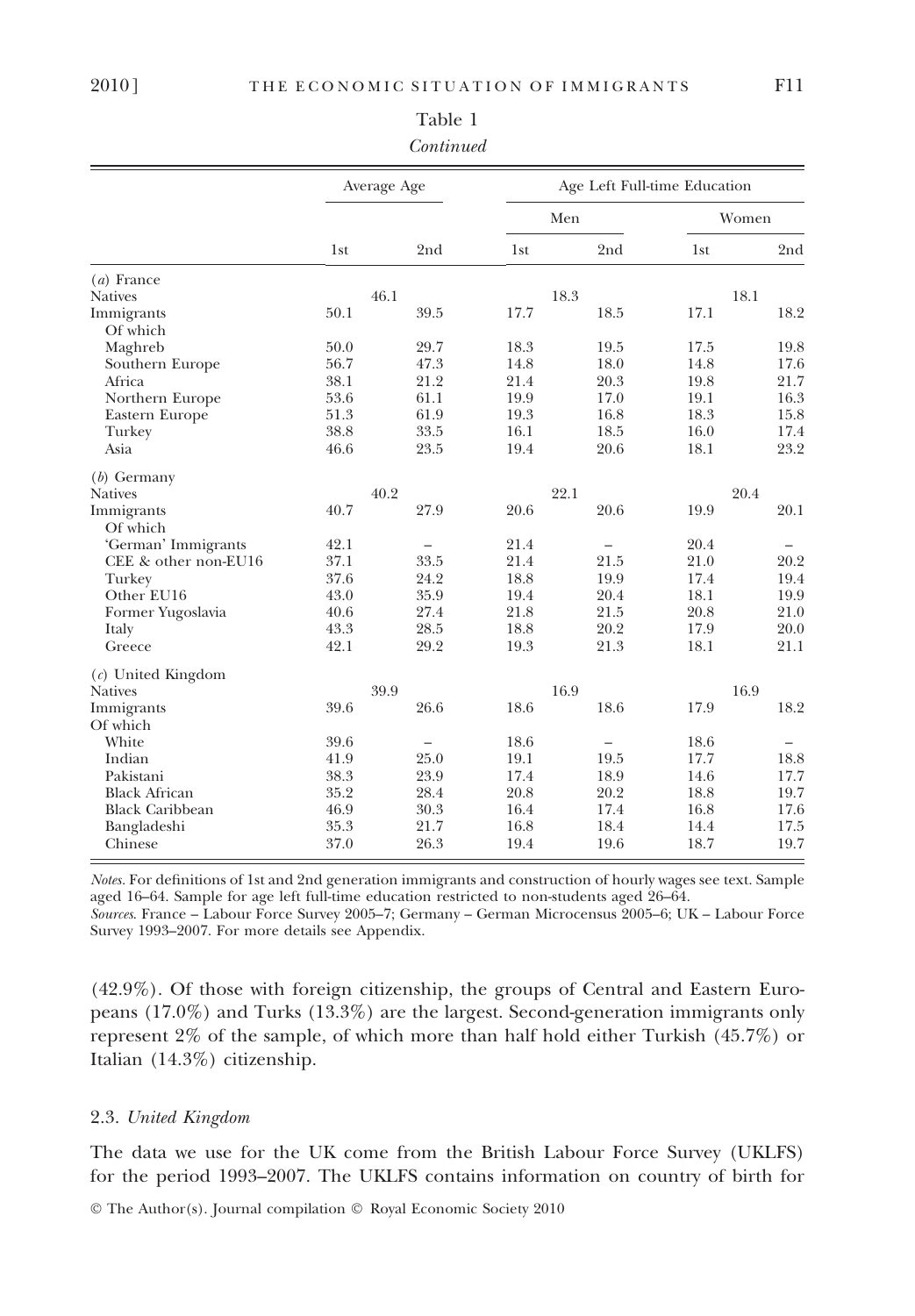first-generation immigrants but no information on country of parental birth for the second generation. The standard practice, which we follow here, is to use ethnicity as a measure of being a second (or subsequent) generation immigrant. Therefore, the analysis of the descendants of immigrants is restricted to ethnic minorities, who (in the first generation) constitute roughly 50% of the UK's immigrant population. For the sample period under analysis it is reasonable to assume that almost all of the non-white UK-born have at least one immigrant parent, though this assumption will become less true in future years. The standard classification of ethnicity has 14 categories from which we exclude the four mixed categories (that are mostly UK-born), and the three 'other' categories (other Asian, other black and other) as they are very heterogeneous. This leaves us with seven groups for our analysis – White, Indian, Pakistani, Black African, Black Caribbean, Bangladeshi and Chinese.

Panel  $(c)$  in Table 1 reports the sample proportions for natives, first-generation immigrants and second-generation immigrants for the UK. First-generation immigrants represent around 8.1% of the sample, of which more than half (56.8%) are of white ethnicity, 15.4% are from India and 8.6% from Pakistan. Only 1.6% of the population in the sample is made up of non-white second-generation immigrants, mostly of Indian (32.5%), Black-Caribbean (31.3%) and Pakistani (21.5%) ethnicity.

Before we come to the systematic regression analysis of the relative outcomes of first and second-generation immigrants in France, Germany and the UK, we present unconditional average hourly wages and employment rates of men and women for both natives and the different immigrant groups in Table 1. There is a lot of heterogeneity in outcomes across groups within countries so it is hard to summarise in a few sentences. Nevertheless, some clear patterns emerge. In terms of earnings, first-generation immigrants (both men and women) earn less than natives in France and Germany but not in the UK. The earnings of the second generation are similar to those of the first generation in France but markedly lower in Germany with a more mixed picture for the UK. In terms of employment, first-generation men have employment rates similar to natives in France but lower than natives in Germany and the UK. Employment rates among first-generation women are generally lower than for natives. Employment rates for second-generation men seem generally lower than for the first generation (much lower in the case of the UK) while employment rates seem generally higher for secondgeneration women.

Two important characteristics not taken into account in these comparisons of the unconditional wages and employment rates are age and education. As documented in the second part of Table 1, the second-generation immigrants are typically much younger than the first-generation and natives – this would tend to lower their unconditional wages. There are also differences in educational attainment. In general, the second-generation immigrants have higher levels of education than the firstgeneration – which in turn would tend to raise their unconditional wages. For this reason, we now turn to a more systematic regression analysis.

## 3. Results

In this Section, we report gaps in outcomes between natives and first and secondgeneration immigrants for educational attainment, hourly wages and employment. We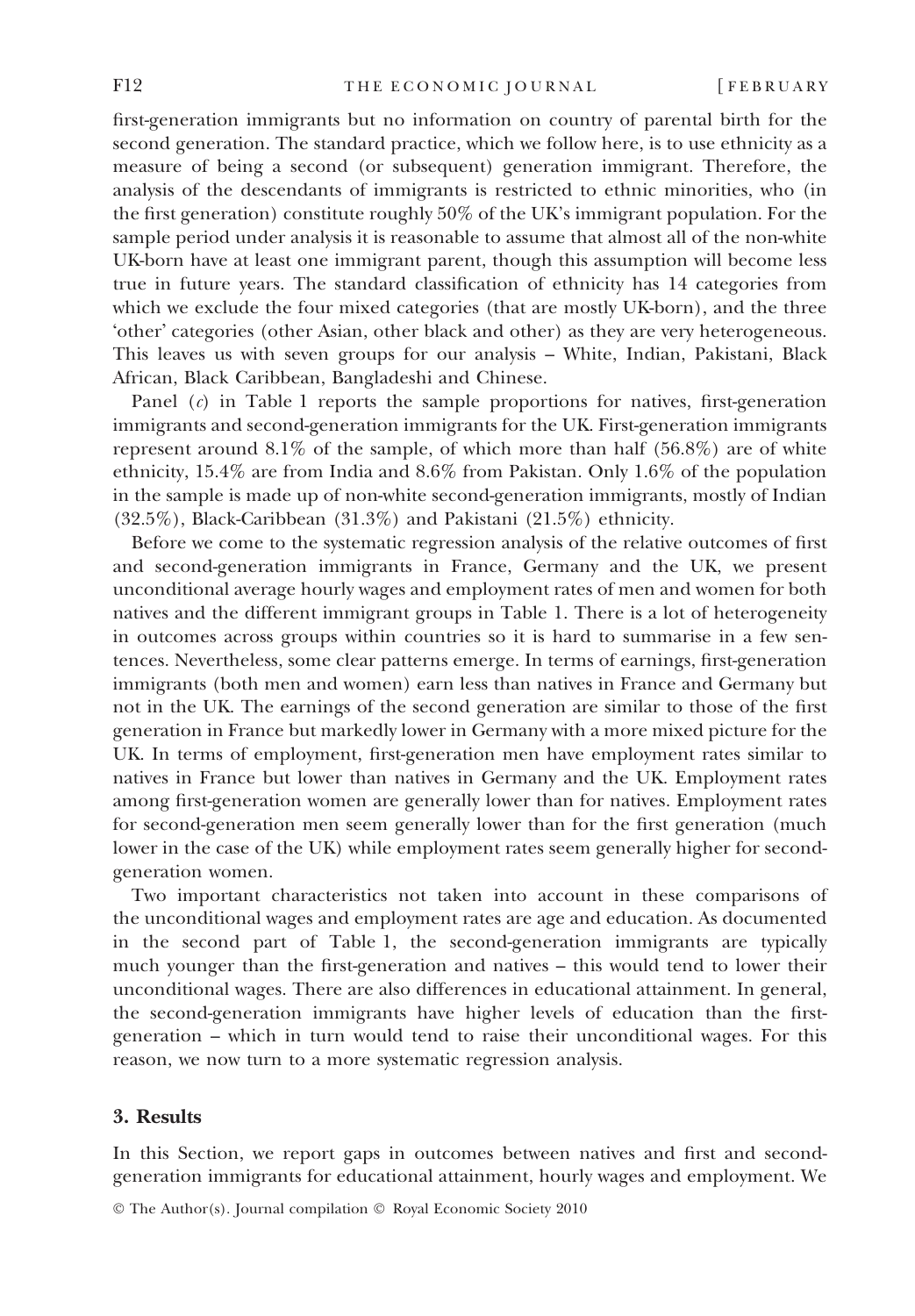start with educational attainment on the grounds that this is largely determined prior to labour market outcomes.

## 3.1. Education

As education is so crucial in influencing labour market outcomes in later life, it is of considerable importance how the educational attainment of first and secondgeneration immigrants compares with that of natives. Because of the difficulty in comparing educational qualifications across countries, we use the age left full-time education as our measure of educational attainment. This measure seems the most comparable one available.<sup>8</sup> To this end, we regress the age at which an individual left full-time education on a basic set of characteristics. We allow for different intercepts for first and second-generation immigrants and these differentials are what we report. We run the regressions for first and second-generation immigrants separately. Because some individuals in the sample (especially second-generation immigrants who tend to be young) have not yet completed full-time education we use a censored regression model with the variable 'age left full-time education' censored at the current age for those individuals who are still students.<sup>9</sup> As education is also primarily a lifetime decision, the only covariates we include in addition to the controls for immigrant status are a polynomial in the year of birth as well as region dummies. The results are presented in Table 2.

#### 3.1.1. France

The results for France are reported in Panel (a) of Table 2. First-generation immigrant men from Africa, Northern Europe and Eastern Europe are 1 or 2 years older when leaving full-time education than their native French counterparts, who themselves leave education when they are on average around 18.3 years old, as shown in Panel (a) of Table 1. First-generation immigrant men from Southern Europe and Turkey are on average 3.3 and 3.2 years younger than native men, respectively, when they leave education while immigrants from the Maghreb and Asia are of about the same age. From the first to the second generation, the gap in educational attainment narrows for most immigrant groups, both for those who did initially better and for those who did initially worse. For instance, the negative gaps for Southern European and Turkish men decrease from  $-3.3$  years to  $-0.7$  years and from  $-3.2$  years to  $-0.4$  years, respectively.

Looking at women, we find that only first-generation women from Northern and Eastern Europe are at least as old as native women when they complete their full-time education. All other groups are significantly younger than both native French women and their male immigrant counterparts. But there is an important improvement from the first to the second generation in terms of educational attainment, in particular among the groups which were the most disadvantaged in the first generation. Secondgeneration Asian women are performing outstandingly well, with an edge of 2.6 years of education relative to native French women.

 $8\,$  In addition, there is the problem that the UKLFS deliberately classifies foreign qualifications as 'other' qualifications rather than seeking to find a British equivalent.<br><sup>9</sup> We also experimented with restricting the sample to those of an age by which education has normally

been completed with very similar results.

<sup>©</sup> The Author(s). Journal compilation © Royal Economic Society 2010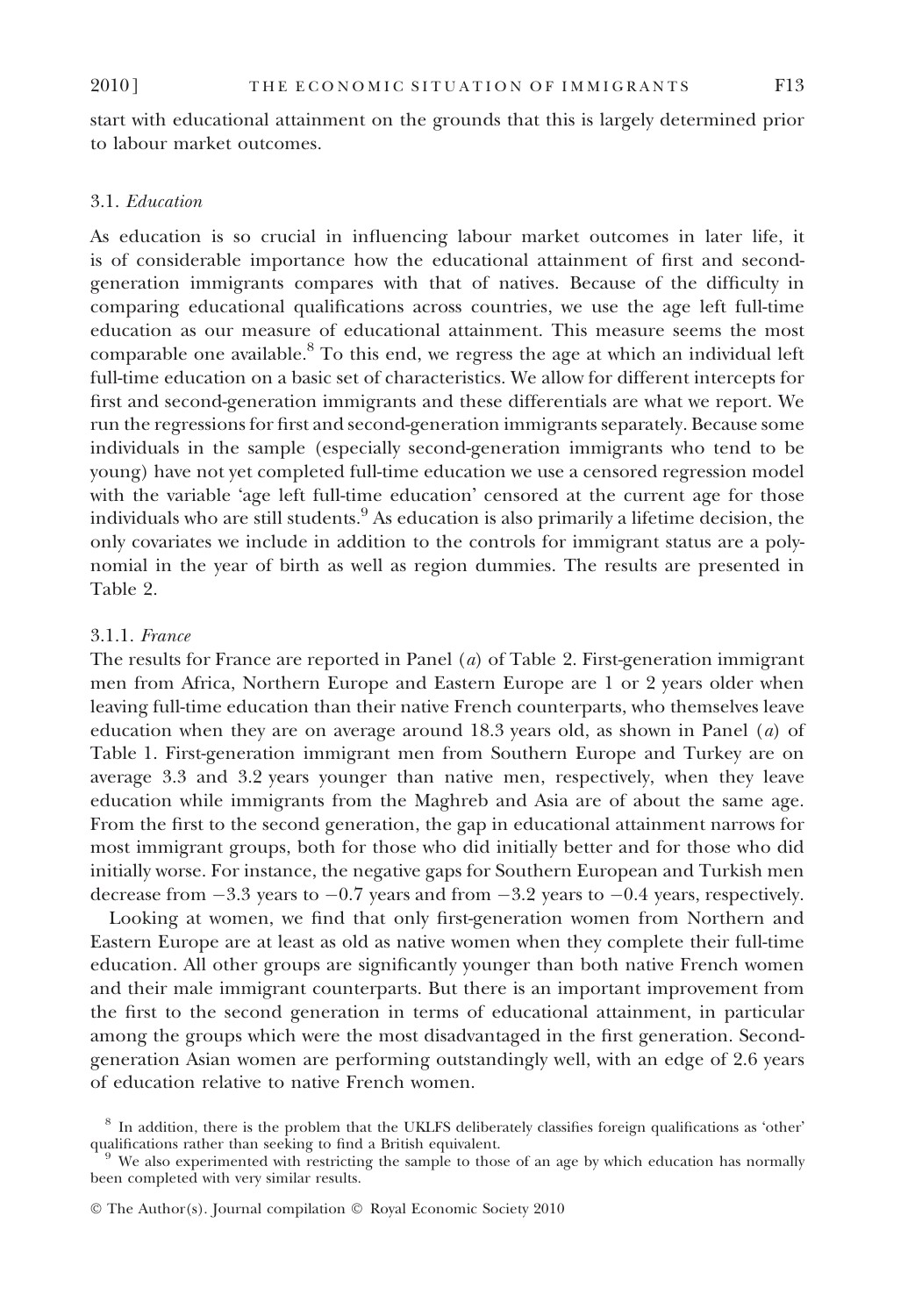|                        |             | Men         | Women       |             |  |
|------------------------|-------------|-------------|-------------|-------------|--|
|                        | 1st         | 2nd         | 1st         | 2nd         |  |
| $(a)$ France           |             |             |             |             |  |
| Maghreb                | $-0.491***$ | $-0.476***$ | $-1.241***$ | $-0.390***$ |  |
|                        | (0.103)     | (0.161)     | (0.106)     | (0.145)     |  |
| Southern Europe        | $-3.285***$ | $-0.733***$ | $-3.084***$ | $-0.731***$ |  |
|                        | (0.128)     | (0.134)     | (0.119)     | (0.128)     |  |
| Africa                 | 2.441***    | 3.252***    | $-0.443**$  | 0.812       |  |
|                        | (0.207)     | (0.891)     | (0.195)     | (0.744)     |  |
| Northern Europe        | 2.083***    | $-0.166$    | 1.439***    | $-0.254***$ |  |
|                        | (0.248)     | (0.454)     | (0.210)     | (0.380)     |  |
| Eastern Europe         | 1.378***    | $-0.673**$  | 0.066       | $-0.582**$  |  |
|                        | (0.299)     | (0.303)     | (0.224)     | (0.255)     |  |
| Turkey                 | $-3.172***$ | $-0.396$    | $-3.579***$ | $-0.680$    |  |
|                        | (0.311)     | (0.586)     | (0.325)     | (0.567)     |  |
| Asia                   | 0.296       | 0.750       | $-0.905**$  | $2.581*$    |  |
|                        | (0.365)     | (1.016)     | (0.359)     | (1.052)     |  |
| Observations           | 51,219      | 56,311      | 50,446      | 54,603      |  |
| $(b)$ Germany          |             |             |             |             |  |
| 'German' Immigrants    | $-0.814***$ |             | $0.139**$   |             |  |
|                        | (0.062)     |             | (0.059)     |             |  |
| CEE & other non-EU16   | $-0.493***$ | 0.225       | $0.386***$  | 0.096       |  |
|                        | (0.134)     | (0.412)     | (0.100)     | (0.357)     |  |
| Turkey                 | $-3.529***$ | $-1.903***$ | $-3.570***$ | $-1.512***$ |  |
|                        | (0.097)     | (0.131)     | (0.093)     | (0.128)     |  |
| Other EU16             | $-0.320**$  | $-0.706***$ | $0.363***$  | 0.275       |  |
|                        | (0.144)     | (0.248)     | (0.132)     | (0.233)     |  |
| Former Yugoslavia      | $-2.912***$ | $-1.782***$ | $-2.354***$ | $-1.523***$ |  |
|                        | (0.116)     | (0.267)     | (0.116)     | (0.212)     |  |
| Italy                  | $-3.391***$ | $-2.333***$ | $-2.403***$ | $-1.483***$ |  |
|                        | (0.182)     | (0.207)     | (0.189)     | (0.216)     |  |
| Greece                 | $-2.746***$ | $-0.715**$  | $-2.397***$ | 0.114       |  |
|                        | (0.272)     | (0.328)     | (0.280)     | (0.338)     |  |
| Observations           | 270,470     | 248,412     | 271,638     | 248,102     |  |
|                        |             |             |             |             |  |
| $(c)$ United Kingdom   |             |             |             |             |  |
| White                  | 1.335***    |             | 1.396***    |             |  |
|                        | (0.012)     |             | (0.010)     |             |  |
| Indian                 | $2.017***$  | 1.958***    | $0.692***$  | 1.494 ***   |  |
|                        | (0.024)     | (0.032)     | (0.023)     | (0.029)     |  |
| Pakistani              | $0.535***$  | $1.370***$  | $-2.203***$ | $0.403***$  |  |
|                        | (0.034)     | (0.040)     | (0.040)     | (0.036)     |  |
| <b>Black African</b>   | 2.586***    | $1.865***$  | $0.929***$  | 1.469***    |  |
|                        | (0.041)     | (0.073)     | (0.037)     | (0.065)     |  |
| <b>Black Caribbean</b> | $-0.547***$ | $-0.395***$ | $-0.218***$ | $-0.128***$ |  |
|                        | (0.028)     | (0.026)     | (0.023)     | (0.023)     |  |
| Bangladeshi            | $-0.540***$ | $0.493***$  | $-2.645***$ | $-0.330***$ |  |
|                        | (0.054)     | (0.094)     | (0.053)     | (0.095)     |  |
| Chinese                | 2.607***    | 2.483***    | 1.875***    | 2.447***    |  |
|                        | (0.060)     | (0.099)     | (0.049)     | (0.096)     |  |
| Observations           | 2,226,343   | 2,089,974   | 2,239,887   | 2,085,364   |  |

Table 2 Age Left Full-time Education

Note. These are the coefficients on dummy variables in a censored linear regression. The outcome variable is age left full-time education. The other covariates included are a polynomial in year of birth (for Germany only a quadratic), region dummies and time dummies. Sample aged 16 to 64 including students for which the dependent variable is top-coded at the current age. Reported standard errors are robust. \* denotes statistical significance at the  $10\%$  level, \*\* at the 5% level and \*\*\* at the 1% level.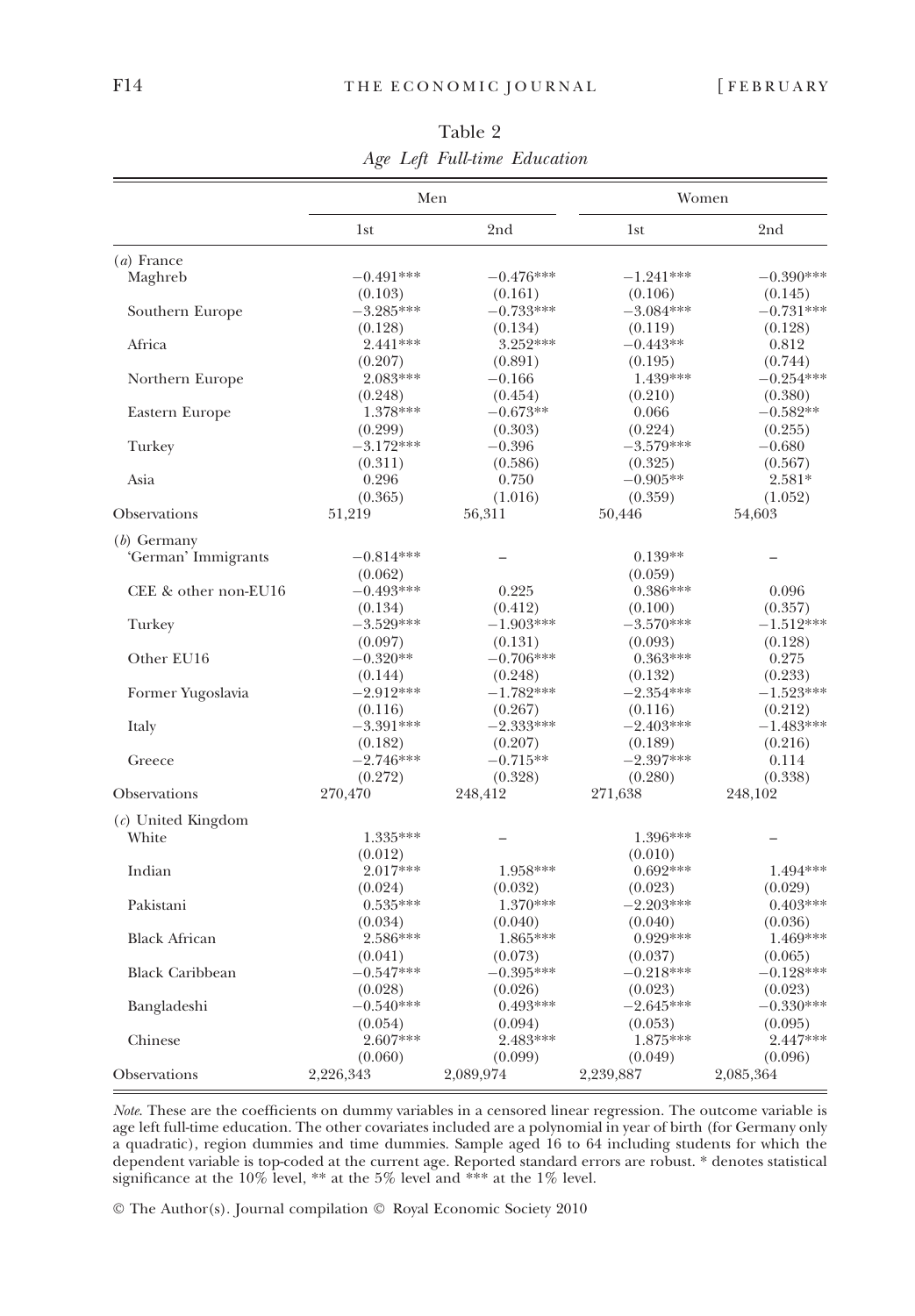# 3.1.2. Germany

The results for Germany in Panel (b) of Table 2 show that all groups of first-generation immigrant men have significantly less education than native German men. The difference is particularly pronounced for immigrants from Germany's traditional guest worker countries. While German men are on average 22.1 years old when leaving full-time education (see Panel  $(b)$  of Table 1), Turks are on average 3.5 years younger, Italians 3.4 years younger, Yugoslavs 2.9 years younger and Greeks 2.7 years younger. 'German' immigrants and first-generation immigrants from Central and Eastern Europe and other EU16 countries are only slightly less educated than native men. The educational attainment of immigrants improves substantially for the second generation. All groups of immigrant men with the exception of those from other EU16 countries finish their full-time education at an older age than their first-generation counterparts with the biggest improvements relative to native German men for Greek men (reducing the education gap from  $-2.7$  years to  $-0.7$  years) and Turkish men (reducing the education gap from  $-3.5$  years to  $-1.9$  years).

The patterns for women are generally similar to the men's. Women from Turkey, Former Yugoslavia, Italy and Greece are significantly younger than native women when leaving full-time education although the differences are not as large as they are for men (with the exception of Turkey). First-generation immigrant women with German citizenship have slightly more education than native women. For all origin groups with the exception of Central and Eastern Europe and other EU16 countries, educational attainment increases significantly from the first to the second generation although women from Turkey, Former Yugoslavia and Italy remain significantly less educated than native women, leaving full-time education about 1.5 years earlier. Overall the results show a significant improvement in the educational attainment of secondgeneration immigrants for all groups except the already high-skilled groups from Central and Eastern Europe and other EU16 countries.

#### 3.1.3. United Kingdom

The results in Panel  $(c)$  of Table 2 reveal the relatively high skill level of first-generation immigrants in the UK. For men, there are only two groups of first-generation immigrants, Black Caribbean and Bangladeshi, that left full-time education at a younger age than their native counterparts, about half a year earlier. All other groups are significantly older than UK men when leaving full-time education, especially Black Africans, Indians and the Chinese. Educational attainment remains relatively constant across generations with the exception of Pakistani and Bangladeshi men who manage to improve their educational attainment relative to natives by around one year.

First-generation immigrant women in the UK are significantly younger than their male counterparts when leaving education (see Panel  $(c)$  of Table 1). Nonetheless, for most groups the education gap to native women is still positive with the exception of Pakistani and Bangladeshi women who are 2.2 and 2.6 years younger when leaving full-time education than native UK women. There is a further improvement in the educational attainment in the second generation across all groups but in particular so for the group of Pakistani and Bangladeshi women who manage to close the two-year gap that still exists in the first generation. Overall and in comparison to France and Germany, immigrants in the UK are very well educated (relative to the native popu-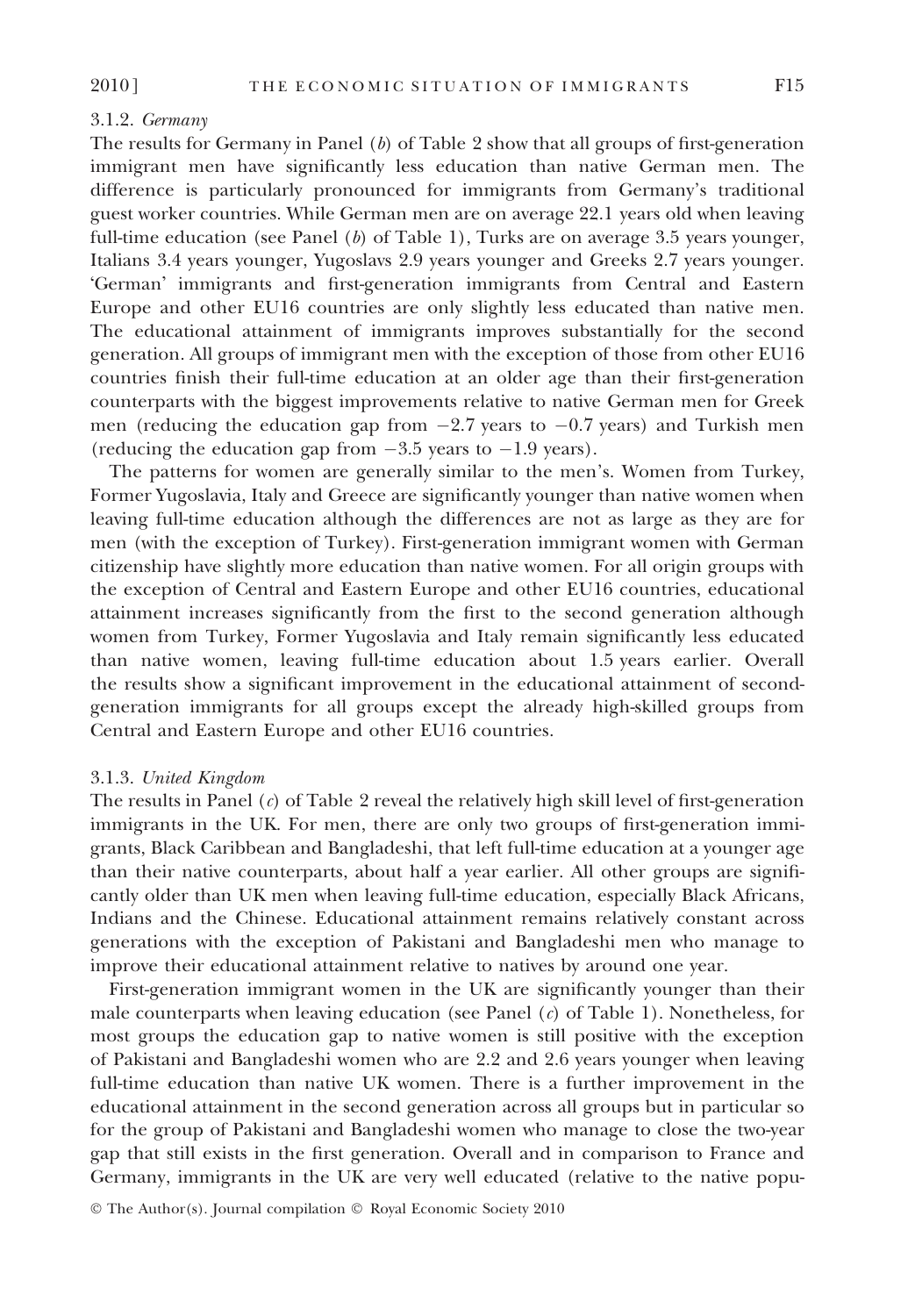lation) and, in particular for women, show a significant improvement in educational attainment between the first and the second generation.

The general conclusion that emerges from this is that any education gaps that exist for the first generation are generally being narrowed for the second so that education systems are not reinforcing inequalities that exist between natives and first-generation immigrants. Let us now consider the performance of the immigrants in their host countries' labour markets.

## 3.2. Earnings

We first turn to estimation of the earnings gaps between our immigrant groups and natives. To identify gaps in earnings, we estimate simple earnings functions separately for men and women, using log net hourly wages as the dependent variable, controlling for a basic set of characteristics and allowing different intercepts for first and secondgeneration immigrants.<sup>10</sup> We report two specifications – in Table 3 we report estimates that include age left full-time education, a quartic of potential experience, region dummies and time dummies as regressors. Table 4 reports estimates that exclude education as a regressor. Because more education is strongly associated with higher earnings, one can link the results in Tables 3 and 4 using the education differentials reported in Table 2.

We restrict the way in which the earnings functions of immigrants and natives differ to be in the intercept. It may well be the case that there are differences in other coefficients, for instance different returns to experience and education, both acquired in the country of origin and the destination country.<sup>11</sup> We leave the exploration of this to future research – we simply do not have the space here to investigate this adequately. Finally, there are some characteristics of immigrants that may be very important in determining earnings but which we exclude. For the first generation language ability is almost certainly very important and other research suggests that time in the country seems to have an independent effect on earnings, Chiswick (1978) being the classic reference but see also Borjas (1985), Dustmann (1993, 2000) and Lubotsky (2007) for a discussion of the potential biases in these estimates. For the second generation, the factors driving earnings gaps may be different. There may be discrimination on the part of natives, it may be a reluctance to integrate on the part of the immigrant communities or it may be that the disadvantage of the first generation is, in part, carried over to the second generation. Again there is a limited amount we can do to tease out which of these factors is more important. Hence, our analysis should be understood as providing a first comparative overview on the wage situation of working first and

<sup>&</sup>lt;sup>10</sup> For all countries, the data provides information on net monthly earnings and normal working hours per week. We construct an approximate log hourly wage measure by subtracting the log of normal hours worked from the log of net monthly earnings (weekly in the case of the UK). In principle, one would also have to subtract the log of weeks per month but this is a constant and will be captured in the constant term in the regression. Because earnings are right-censored, we estimate a censored normal regression for Germany.

 $11$  Because the natives are always the vast majority of our samples, one would expect that the estimated slope coefficients largely reflect the returns to characteristics of the natives. If that is the case, the intercepts for the immigrant groups can be interpreted as the difference in earnings between immigrants and natives for the average immigrant evaluated at native returns to characteristics.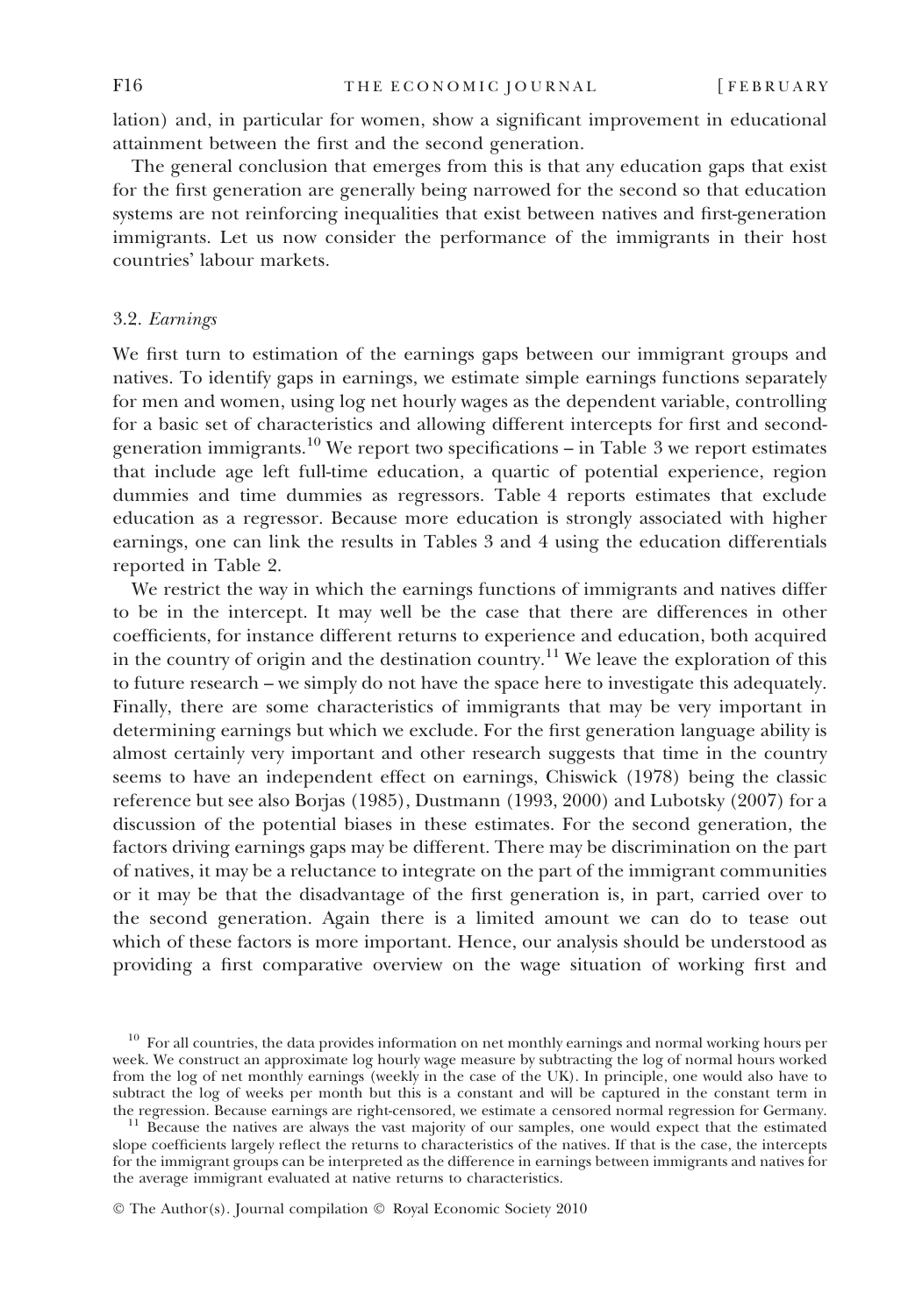|                        |             | Men             | Women           |             |  |
|------------------------|-------------|-----------------|-----------------|-------------|--|
|                        | 1st         | 2 <sub>nd</sub> | 1 <sub>st</sub> | 2nd         |  |
| $(a)$ France           |             |                 |                 |             |  |
| Maghreb                | $-0.161***$ | $-0.064***$     | $-0.089**$      | $-0.071***$ |  |
|                        | (0.015)     | (0.021)         | (0.018)         | (0.023)     |  |
| Southern Europe        | $-0.016$    | 0.021           | $-0.002$        | $-0.093***$ |  |
|                        | (0.020)     | (0.021)         | (0.023)         | (0.024)     |  |
| Africa                 | $-0.262***$ | $-0.242***$     | $-0.227***$     | $-0.248***$ |  |
|                        | (0.025)     | (0.078)         | (0.031)         | (0.093)     |  |
| Northern Europe        | 0.059       | 0.099           | 0.058           | $-0.048$    |  |
|                        | (0.037)     | (0.123)         | (0.037)         | (0.122)     |  |
| Eastern Europe         | $-0.052$    | $-0.023$        | $-0.164***$     | $-0.058$    |  |
|                        | (0.046)     | (0.066)         | (0.042)         | (0.073)     |  |
| Turkey                 | $-0.099**$  | $-0.272***$     | $-0.072$        | $-0.035$    |  |
|                        | (0.041)     | (0.101)         | (0.086)         | (0.128)     |  |
| Asia                   | $-0.063$    | $-0.003$        | $-0.052$        | $0.345**$   |  |
|                        | (0.046)     | (0.110)         | (0.060)         | (0.172)     |  |
| <b>Observations</b>    | 24,579      | 23,358          | 22,881          | 22,184      |  |
| $(b)$ Germany          |             |                 |                 |             |  |
| 'German' Immigrants    | $-0.119***$ |                 | $-0.138***$     |             |  |
|                        | (0.006)     |                 | (0.008)         |             |  |
| CEE & other non-EU16   | $-0.128***$ | $-0.203***$     | $-0.112***$     | $-0.141**$  |  |
|                        | (0.015)     | (0.059)         | (0.015)         | (0.062)     |  |
| Turkey                 | $-0.076***$ | $-0.115***$     | $-0.169***$     | $-0.207***$ |  |
|                        | (0.011)     | (0.019)         | (0.018)         | (0.026)     |  |
| Other EU16             | $0.094***$  | $-0.003$        | $0.048***$      | $-0.114***$ |  |
|                        | (0.015)     | (0.026)         | (0.018)         | (0.036)     |  |
| Former Yugoslavia      | $-0.173***$ | $-0.015$        | $-0.094***$     | $-0.085**$  |  |
|                        | (0.015)     | (0.032)         | (0.018)         | (0.033)     |  |
| Italy                  | $-0.156***$ | $-0.149***$     | $-0.081***$     | $-0.175***$ |  |
|                        | (0.018)     | (0.028)         | (0.029)         | (0.033)     |  |
| Greece                 | $-0.205***$ | $-0.089**$      | $-0.205***$     | $-0.175***$ |  |
|                        | (0.028)     | (0.043)         | (0.037)         | (0.053)     |  |
| Observations           | 190,589     | 175,738         | 165,996         | 153,671     |  |
| $(c)$ United Kingdom   |             |                 |                 |             |  |
| White                  | $-0.034***$ |                 | $-0.055***$     |             |  |
|                        | (0.004)     |                 | (0.004)         |             |  |
| Indian                 | $-0.269***$ | $-0.047***$     | $-0.236***$     | $-0.051***$ |  |
|                        | (0.008)     | (0.012)         | (0.008)         | (0.010)     |  |
| Pakistani              | $-0.342***$ | $-0.110**$      | $-0.213***$     | $-0.039**$  |  |
|                        | (0.012)     | (0.016)         | (0.020)         | (0.016)     |  |
| <b>Black African</b>   | $-0.435***$ | $-0.301***$     | $-0.318***$     | $-0.176***$ |  |
|                        | (0.014)     | (0.026)         | (0.011)         | (0.026)     |  |
| <b>Black Caribbean</b> | $-0.216***$ | $-0.128***$     | $-0.087***$     | $-0.029***$ |  |
|                        | (0.014)     | (0.011)         | (0.010)         | (0.009)     |  |
| Bangladeshi            | $-0.553***$ | $-0.129***$     | $-0.214***$     | $-0.038$    |  |
|                        | (0.020)     | (0.040)         | (0.034)         | (0.036)     |  |
| Chinese                | $-0.274***$ | $-0.094***$     | $-0.173***$     | $-0.023$    |  |
|                        | (0.023)     | (0.038)         | (0.019)         | (0.034)     |  |
| Observations           | 331,043     | 317,275         | 347,006         | 332,569     |  |

Table 3 Log Net Hourly Wages (controlling for education)

Notes. These are the coefficients on dummy variables in a linear earnings equation. Other covariates included are age left full-time education, a quartic in potential experience, region dummies and time dummies. For France and the UK, estimation by simple OLS, for Germany by censored normal regression due to the right-censoring of the monthly income information. Sample aged 16 to 64. Reported standard errors are robust. \* denotes statistical significance at the 10% level, \*\* at the 5% level, and \*\*\* at the 1% level.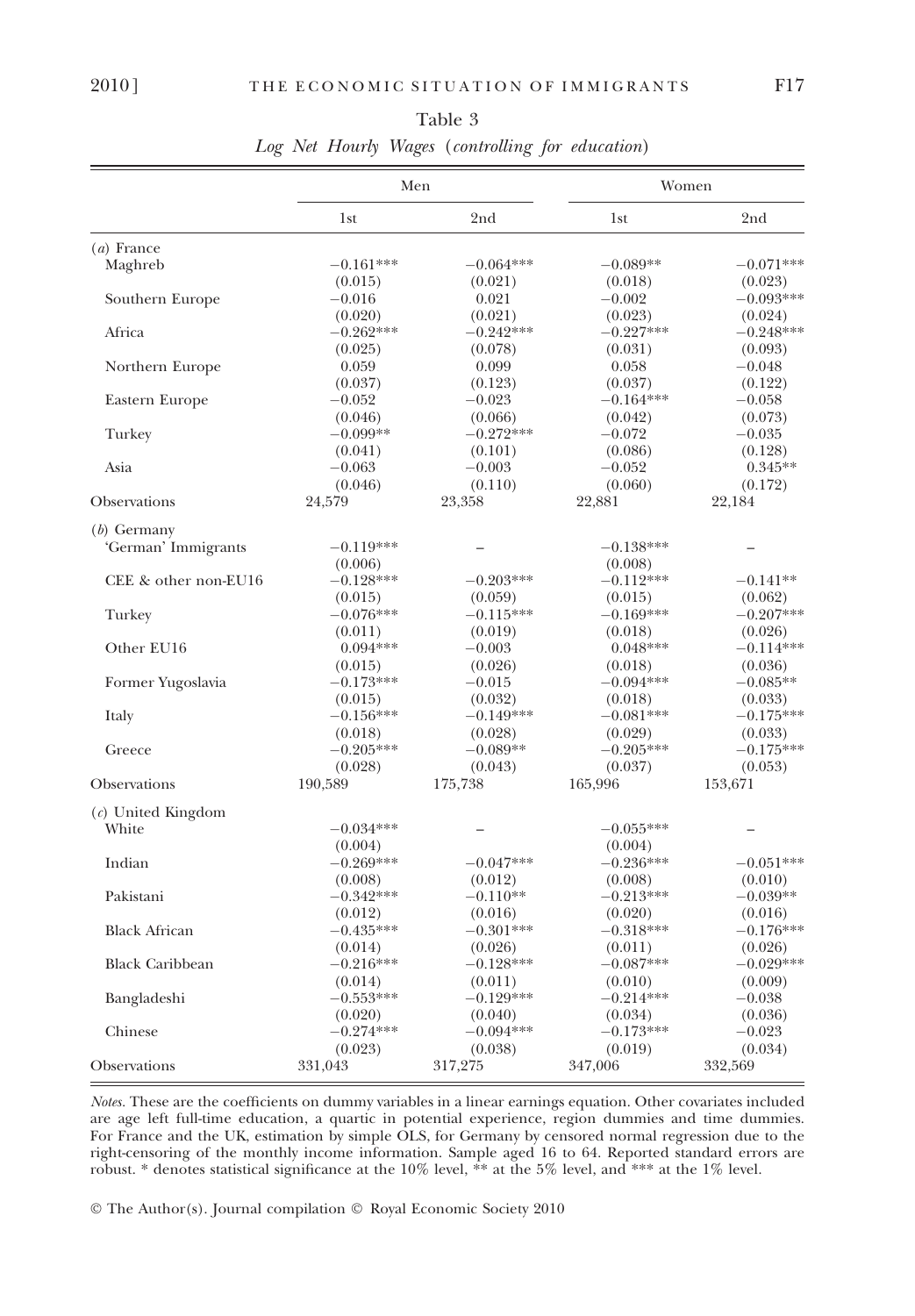|                        |             | Men         | Women                 |             |  |
|------------------------|-------------|-------------|-----------------------|-------------|--|
|                        | 1st         | 2nd         | 1 <sub>st</sub>       | 2nd         |  |
| $(a)$ France           |             |             |                       |             |  |
| Maghreb                | $-0.130***$ | $-0.102***$ | $-0.097***$           | $-0.116***$ |  |
|                        | (0.016)     | (0.022)     | (0.020)               | (0.025)     |  |
| Southern Europe        | $-0.133***$ | 0.000       | $-0.160***$           | $-0.121***$ |  |
|                        | (0.021)     | (0.022)     | (0.025)               | (0.026)     |  |
| Africa                 | $-0.156***$ | $-0.219***$ | $-0.235***$           | $-0.288***$ |  |
|                        | (0.027)     | (0.084)     | (0.024)               | (0.102)     |  |
| Northern Europe        | $0.176***$  | 0.039       | $0.136***$            | $-0.110$    |  |
|                        | (0.040)     | (0.134)     | (0.041)               | (0.133)     |  |
| Eastern Europe         | 0.024       | $-0.018$    | $-0.178***$           | $-0.074$    |  |
|                        | (0.050)     | (0.071)     | (0.046)               | (0.079)     |  |
| Turkey                 | $-0.254***$ | $-0.356***$ | $-0.252***$           | $-0.141$    |  |
|                        | (0.044)     | (0.109)     | (0.094)               | (0.140)     |  |
| Asia                   | $-0.064$    | $-0.008$    | $-0.055$              | $0.327*$    |  |
|                        | (0.050)     | (0.120)     | (0.066)               | (0.188)     |  |
| <b>Observations</b>    | 24,579      | 23,358      | 22,881                | 22,184      |  |
|                        |             |             |                       |             |  |
| $(b)$ Germany          |             |             |                       |             |  |
| 'German' Immigrants    | $-0.137***$ |             | $-0.136***$           |             |  |
|                        | (0.007)     |             | (0.008)               |             |  |
| CEE & other non-EU16   | $-0.146***$ | $-0.213***$ | $-0.101***$           | $-0.140**$  |  |
|                        | (0.015)     | (0.059)     | (0.015)               | (0.062)     |  |
| Turkey                 | $-0.152***$ | $-0.165***$ | $-0.226***$           | $-0.239***$ |  |
|                        |             |             |                       |             |  |
| Other EU16             | (0.011)     | (0.019)     | (0.018)<br>$0.056***$ | (0.026)     |  |
|                        | $0.089***$  | $-0.023$    |                       | $-0.111***$ |  |
|                        | (0.015)     | (0.027)     | (0.018)               | (0.036)     |  |
| Former Yugoslavia      | $-0.231***$ | $-0.052$    | $-0.130***$           | $-0.115***$ |  |
|                        | (0.015)     | (0.033)     | (0.018)               | (0.033)     |  |
| Italy                  | $-0.220***$ | $-0.200***$ | $-0.119***$           | $-0.203***$ |  |
|                        | (0.018)     | (0.029)     | (0.029)               | (0.033)     |  |
| Greece                 | $-0.262***$ | $-0.117***$ | $-0.248***$           | $-0.187***$ |  |
|                        | (0.029)     | (0.044)     | (0.038)               | (0.055)     |  |
| Observations           | 190,589     | 175,738     | 165,996               | 153,671     |  |
| $(c)$ United Kingdom   |             |             |                       |             |  |
| White                  | $0.074***$  |             | $0.052***$            |             |  |
|                        | (0.005)     |             | (0.004)               |             |  |
| Indian                 | $-0.104***$ | $0.054***$  | $-0.137***$           | $0.026**$   |  |
|                        | (0.009)     | (0.013)     | (0.008)               | (0.011)     |  |
| Pakistani              | $-0.269***$ | $-0.028$    | $-0.147***$           | $-0.009$    |  |
|                        |             | (0.019)     | (0.020)               | (0.018)     |  |
| <b>Black African</b>   | (0.013)     |             |                       |             |  |
|                        | $-0.243***$ | $-0.173***$ | $-0.208***$           | $-0.085***$ |  |
|                        | (0.014)     | (0.028)     | (0.011)               | (0.025)     |  |
| <b>Black Caribbean</b> | $-0.232***$ | $-0.191***$ | $-0.099***$           | $-0.050***$ |  |
|                        | (0.014)     | (0.012)     | (0.011)               | (0.009)     |  |
| Bangladeshi            | $-0.574***$ | $-0.146***$ | $-0.185***$           | $-0.046$    |  |
|                        | (0.022)     | (0.051)     | (0.039)               | (0.044)     |  |
| Chinese                | $-0.058**$  | 0.032       | $-0.003$              | $0.105**$   |  |
|                        | (0.026)     | (0.040)     | (0.020)               | (0.040)     |  |
| Observations           | 331,043     | 317,275     | 347,006               | 332,569     |  |

Table 4 Log Net Hourly Wages (not controlling for education)

Notes. These are the coefficients on dummy variables in a linear earnings equation. Other covariates included are a quartic in potential experience, region dummies and time dummies. For France and the UK, estimation by simple OLS, for Germany by censored normal regression due to the right-censoring of the monthly income information. Sample aged 16 to 64. Reported standard errors are robust. \* denotes statistical significance at the 10% level,  $**$  at the 5% level and  $**$  at the 1% level.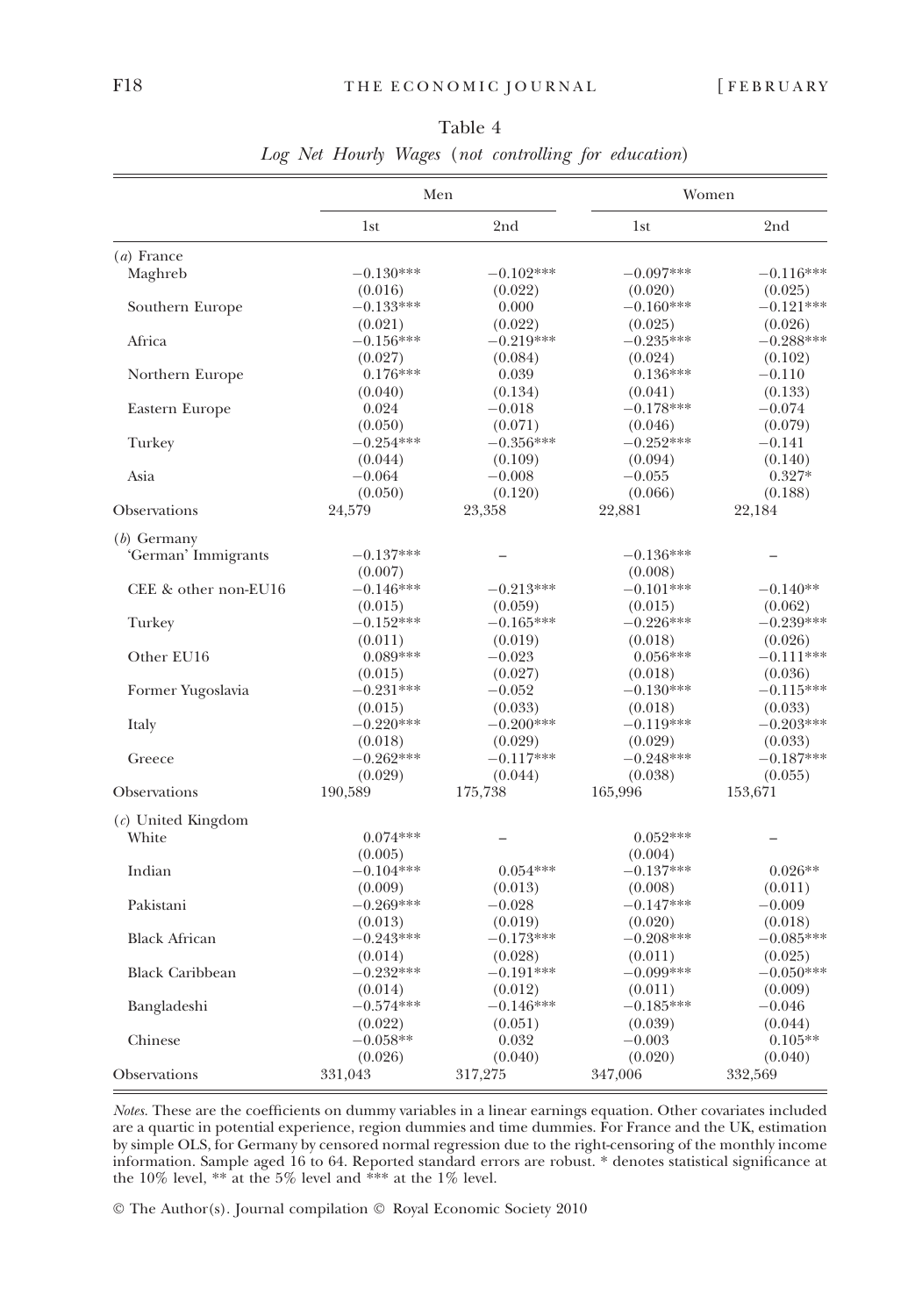second-generation immigrants relative to natives. The results for each country are reported in the three panels of Table 3.

### 3.2.1. France

Panel (a) in Table 3 reports the regressions of log hourly wages on age left full-time education, experience (quartic), regions and time dummies. There are only three groups of first-generation immigrant men that earn significantly less than comparable native men. These are immigrants from the Maghreb who earn 0.161 log points less, immigrants from Africa who earn 0.262 log points less and immigrants from Turkey who earn 0.099 log points less. The change in the wage gap from the first to the second generation is very different for these groups. While in the second generation the wage gap for immigrant men from the Maghreb decreases by 0.097 log points, it remains constant for immigrants from Africa and increases substantially by around 0.173 log points for immigrants from Turkey. This does not necessarily imply that second generation Turks earn less than first-generation Turks in absolute terms because, as we have seen in Table 2, second-generation Turks have substantially better education and may thus overall still earn more than the generation before. However, compared to natives with the same educational attainment, they earn less.

For first-generation women, we see a similar overall pattern except that now Eastern European women do badly while Turkish women do relatively well. Firstgeneration women from the Maghreb and Africa earn significantly less than comparable native women, 0.089 log points and 0.227 log points, respectively. In contrast to Eastern European women they are not able to close the wage gap from one generation to the next. Interestingly, second generation Asian women do extremely well, earning 0.345 log points more than their native counterparts. But the sample of Asian women is very small so one should be cautious about drawing strong conclusions from this.

Panel (a) of Table 4 considers earnings differentials when we do not control for education. Not surprisingly, the earnings gaps between natives and immigrants increase in magnitude for those countries of origin whose immigrants are less educated than the native French population and decrease in magnitude for those countries whose immigrants are better educated than the native French population. Unconditionally, all first-generation immigrant groups earn at least 0.13 log points less than natives, with the exception of Northern Europeans who earn significantly more and Eastern European men and Asians who earn about the same as natives. For the second generation, the earnings situation has only improved significantly for men from Southern Europe and women from Eastern Europe, Turkey and Asia.

#### 3.2.2. Germany

Panel (b) in Table 3 reports the estimation results for Germany. All groups of firstgeneration immigrant men with the exception of migrants from other EU16 countries earn significantly less than their native counterparts with the gap ranging from 0.076 log points (Turkey) to 0.205 log points (Greece). The changes for the second generation vary substantially across groups. For Italians the wage gap to native men decreases slightly but still tends to be around 0.15 log points. For Greeks and Yugoslavs the improvement is quite pronounced, with the latter effectively closing the wage gap to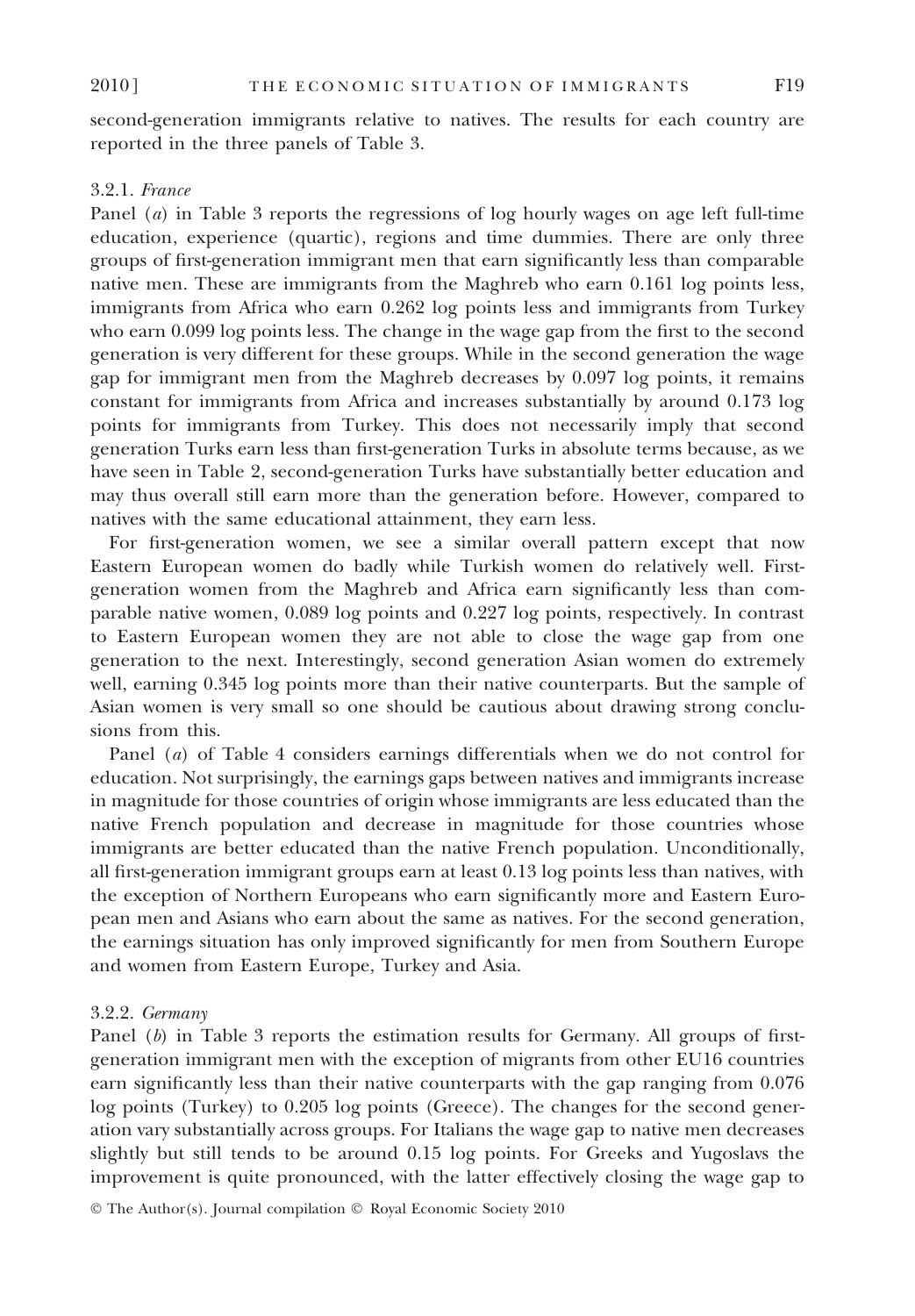native men. Central and Eastern European as well as Turkish men on the other hand show no wage assimilation but rather a worsening of their relative wage position from the first to the second generation, increasing the gap from 0.128 log points to 0.203 log points and from 0.076 log points to 0.115 log points, respectively.

The wage gaps of first-generation immigrant women relative to German women are broadly speaking of the same magnitude as those for men, sometimes somewhat smaller (Former Yugoslavia, Italy), sometimes larger (Turkey). The only two groups of second-generation immigrant women that manage to slightly improve their relative earnings position compared to their first-generation counterparts are women from Former Yugoslavia and Greece. For Turkish and Italian women on the other hand the gap widens significantly from 0.169 log points to 0.207 log points and from 0.081 log points to 0.175 log points, respectively. Overall we conclude that although some immigrant groups manage to reduce the wage gap with natives slightly from one generation to the next, the wage assimilation is weak and there remains a substantial wage differential for all immigrant groups (with the exception of immigrant men from other EU16 countries and Former Yugoslavia) even in the second generation.

Panel (b) of Table 4 displays the wage differentials when we do not control for education. As expected due to the immigrants' worse education levels, the wage gaps widen in magnitude for all groups with the exception of immigrants from other EU16 countries and women from Central and Eastern Europe. Overall, the unconditional wage gap is substantial, ranging roughly between 0.15 log points and 0.25 log points, and is particularly persistent across generations for both men and women from Central and Eastern Europe, Turkey, Italy and Greece.

#### 3.2.3. United Kingdom

The results for the first-generation immigrants in the UK reported in Panel  $(c)$  of Table 3 show the largest wage gaps of all three countries of our analysis. With the exception of ethnically white immigrants, all groups earn substantially less than their native counterparts with the gap ranging from 0.207 log points for Black Caribbeans to 0.530 log points (which translates into a 41% lower hourly wage) for Bangladeshis. From the first to the second generation, this wage gap narrows substantially across all groups and in particular for Indians (by 0.213 log points) and Bangladeshis (by 0.398 log points).

For first-generation women, wage gaps are not as large as they are for their male counterparts. On average the gap is around 0.2 log points with White and Black Caribbean women doing best with a gap of 0.063 log points and 0.087 log points, respectively, and Black African women doing worst with a gap of 0.317 log points. Again, assimilation in terms of hourly wages is strong from one generation to the next with only Black African second-generation women facing a large wage disadvantage of 0.167 log points while the gap for all other groups is smaller than 0.05 log points.

Panel (c) of Table 4 considers earnings differentials when we do not control for education. Although there a few exceptions (Black Caribbeans and first-generation Bangladeshis), Table 2 showed that immigrant men in the UK have more education than white natives. As a result, the earnings differentials tend to be smaller when we do not control for education. For women, there are more immigrant groups with less education than white natives, so there is a more mixed pattern.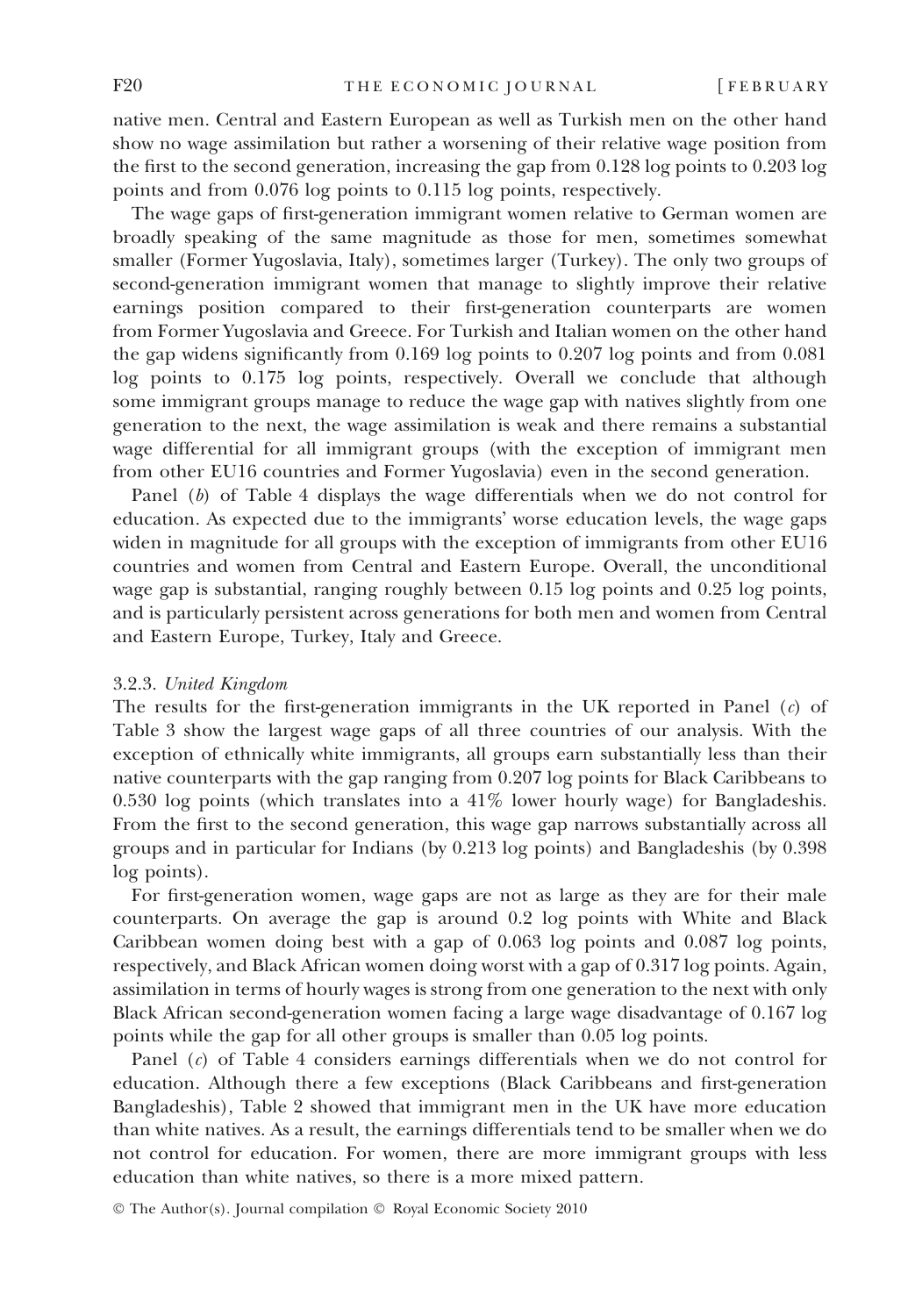## 2010] THE ECONOMIC SITUATION OF IMMIGRANTS F21

### 3.2.4. Comparison of Countries

It is interesting to compare the earnings gaps of first and second-generation immigrants in our three countries. Figure 1 presents one way of doing this – each point represents an earnings gap for the first and second generation for one of our



Fig. 1. Comparison of Earnings Differences for the First and Second Generations Notes. Each point represents an earnings penalty for an immigrant group as reported in Table 3. © The Author(s). Journal compilation © Royal Economic Society 2010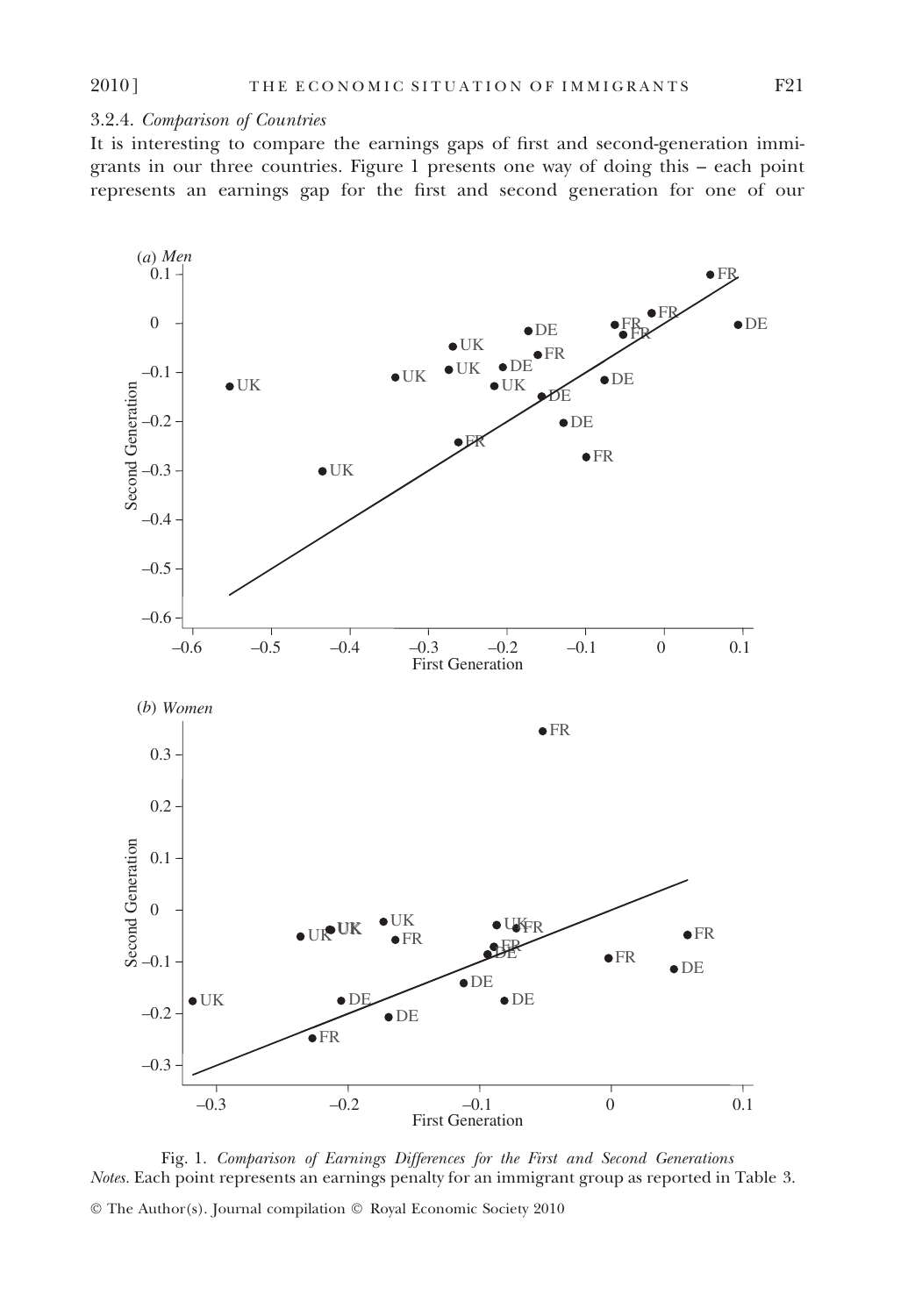immigrant groups – observations relating to each country are labelled. The coefficients are those of the earnings gaps in Table 3 when education is controlled for. We also include a 45-degree line so one can compare outcomes for the first and second generation. Panel  $(a)$  is for men and Panel  $(b)$  for women. Several patterns emerge from this. First, for men, the UK tends to have much larger earnings differences for firstgeneration immigrants. But most of the observations for the UK lie above the 45-degree line, indicating a reduction in the penalty experienced by the second generation. In contrast, for France and Germany most of the observations are closer to the 45-degree line indicating little change from one generation to the next. So, the UK labour market seems to be the least hospitable for the first generation but offers the most opportunities for improvement to the second – though the bottom line is that earnings differences for the second generation are relatively similar for all our countries. For women (Panel  $(b)$ ) a similar conclusion emerges though some second generation women in France and Germany do show significant improvements or deteriorations over the first generation.

It is tempting to conclude that the earnings gaps represent the treatment of immigrants in the labour market but it is important to recognise that earnings gaps may also be affected by factors quite unrelated to the immigrants themselves. For example, Blau and Kahn (2003) point out that the gender pay gap tends to be larger in countries with more inequality because women are concentrated in the lower part of the earnings distribution. So, it may be that the relatively small earnings gaps in France are the result of low overall wage inequality especially in the bottom tail where the minimum wage is very high. To investigate this we did estimate models for being in the bottom quartile of the earnings distribution. The patterns we found were very similar to those for net earnings so these results are not reported here. This suggests that general wage inequality is not the primary reason for our findings.

Another possibility is that gaps in earnings are affected by differential selection into employment. Olivetti and Petrongolo (2008) show that the gender pay gap tends to be lower in countries with low female employment rates because low-skilled women are much less likely to work. It is possible that something similar is at work for immigrants. This is particularly pertinent because it is often argued that wage compression policies in France and Germany have had the consequence of reducing employment especially for the disadvantaged (though conditioning on education may take care of much of that). So, it may be that the low earnings differences in these countries (compared to the UK) come at the price of high employment differences. For this reason we turn to employment as an outcome.

#### 3.3. Employment

The estimates in Table 5 report the marginal effects for being in employment from a probit model in which the included covariates are age left full-time education, a quartic in potential experience, region and time dummies. In the interest of brevity, we only report estimates for employment and do not distinguish between unemployment and inactivity, though that distinction would be very important if one wanted to disentangle the roles of supply and demand in causing the employment differences we document. We also keep a very simple specification with the same regressors as we have used in the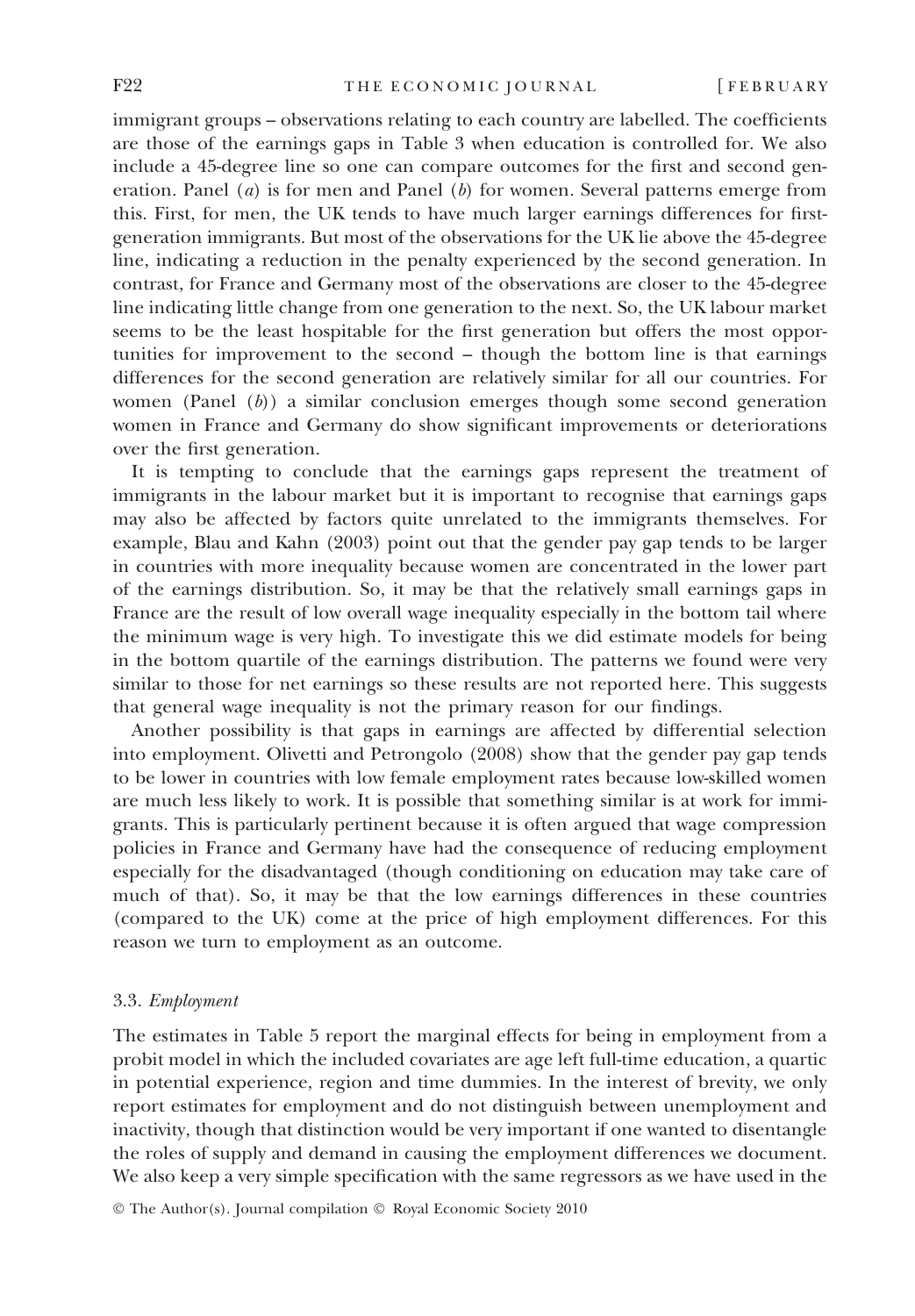| 1 <sub>st</sub><br>2nd<br>1 <sub>st</sub><br>2 <sub>nd</sub><br>$(a)$ France<br>$-0.089***$<br>$-0.194***$<br>Maghreb<br>$-0.267***$<br>$-0.199***$<br>(0.014)<br>(0.023)<br>(0.021)<br>(0.015)<br>$0.093***$<br>Southern Europe<br>$-0.003$<br>$0.050***$<br>0.036<br>(0.013)<br>(0.021)<br>(0.018)<br>(0.022)<br>$-0.314***$<br>Africa<br>$-0.479***$<br>$-0.199***$<br>$-0.181***$<br>(0.028)<br>(0.069)<br>(0.015)<br>(0.079)<br>Northern Europe<br>0.089<br>$-0.114***$<br>0.009<br>$-0.044$<br>(0.032)<br>(0.070)<br>(0.079)<br>(0.031)<br>Eastern Europe<br>$-0.157***$<br>$-0.008$<br>$-0.207***$<br>$-0.025$<br>(0.047)<br>(0.051)<br>(0.036)<br>(0.058)<br>$-0.416***$<br>$-0.455***$<br>Turkey<br>$-0.099**$<br>$-0.457***$<br>(0.042)<br>(0.084)<br>(0.037)<br>(0.066)<br>Asia<br>$-0.017$<br>$-0.174$<br>$-0.144***$<br>$-0.205$<br>(0.042)<br>(0.138)<br>(0.049)<br>(0.134)<br>Observations<br>45,647<br>43,570<br>46,323<br>44,152<br>$(b)$ Germany<br>'German' Immigrants<br>$-0.068***$<br>$-0.072***$<br>(0.005)<br>(0.005)<br>CEE & other non-EU16<br>$-0.194***$<br>$-0.134***$<br>$-0.264***$<br>$-0.124***$<br>(0.011)<br>(0.038)<br>(0.008)<br>(0.039)<br>$-0.152***$<br>$-0.186***$<br>$-0.314***$<br>$-0.257***$<br>Turkey<br>(0.009)<br>(0.015)<br>(0.010)<br>(0.016)<br>Other EU16<br>$0.015*$<br>$-0.041*$<br>$-0.074***$<br>0.027<br>(0.022)<br>(0.023)<br>(0.009)<br>(0.012)<br>$-0.079***$<br>$-0.123***$<br>$-0.108***$<br>$-0.147***$<br>Former Yugoslavia<br>(0.012)<br>(0.030)<br>(0.013)<br>(0.030)<br>$-0.057**$<br>$-0.104***$<br>Italy<br>$-0.005$<br>$-0.052**$<br>(0.013)<br>(0.025)<br>(0.026)<br>(0.020)<br>Greece<br>$-0.071***$<br>$-0.013$<br>$-0.032$<br>$-0.027$<br>(0.022)<br>(0.030)<br>(0.026)<br>(0.038)<br>232,318<br>211,725<br>235,684<br>213,963<br>Observations<br>$(c)$ United Kingdom<br>White<br>$-0.039***$<br>$-0.083***$<br>(0.002)<br>(0.002)<br>Indian<br>$-0.076***$<br>$-0.055***$<br>$-0.177***$<br>$-0.056***$<br>(0.003)<br>(0.005)<br>(0.003)<br>(0.005)<br>Pakistani<br>$-0.181***$<br>$-0.166***$<br>$-0.538***$<br>$-0.299***$<br>(0.004)<br>(0.007)<br>(0.003)<br>(0.007)<br><b>Black African</b><br>$-0.249***$<br>$-0.159***$<br>$-0.244***$<br>$-0.130***$<br>(0.005)<br>(0.011)<br>(0.005)<br>(0.011)<br><b>Black Caribbean</b><br>$-0.158***$<br>$-0.071***$<br>$-0.085***$<br>$-0.034***$ |  | Men | Women |  |  |
|----------------------------------------------------------------------------------------------------------------------------------------------------------------------------------------------------------------------------------------------------------------------------------------------------------------------------------------------------------------------------------------------------------------------------------------------------------------------------------------------------------------------------------------------------------------------------------------------------------------------------------------------------------------------------------------------------------------------------------------------------------------------------------------------------------------------------------------------------------------------------------------------------------------------------------------------------------------------------------------------------------------------------------------------------------------------------------------------------------------------------------------------------------------------------------------------------------------------------------------------------------------------------------------------------------------------------------------------------------------------------------------------------------------------------------------------------------------------------------------------------------------------------------------------------------------------------------------------------------------------------------------------------------------------------------------------------------------------------------------------------------------------------------------------------------------------------------------------------------------------------------------------------------------------------------------------------------------------------------------------------------------------------------------------------------------------------------------------------------------------------------------------------------------------------------------------------------------------------------------------------------------------------------------------------------------------------------------------------------------------------|--|-----|-------|--|--|
|                                                                                                                                                                                                                                                                                                                                                                                                                                                                                                                                                                                                                                                                                                                                                                                                                                                                                                                                                                                                                                                                                                                                                                                                                                                                                                                                                                                                                                                                                                                                                                                                                                                                                                                                                                                                                                                                                                                                                                                                                                                                                                                                                                                                                                                                                                                                                                            |  |     |       |  |  |
|                                                                                                                                                                                                                                                                                                                                                                                                                                                                                                                                                                                                                                                                                                                                                                                                                                                                                                                                                                                                                                                                                                                                                                                                                                                                                                                                                                                                                                                                                                                                                                                                                                                                                                                                                                                                                                                                                                                                                                                                                                                                                                                                                                                                                                                                                                                                                                            |  |     |       |  |  |
|                                                                                                                                                                                                                                                                                                                                                                                                                                                                                                                                                                                                                                                                                                                                                                                                                                                                                                                                                                                                                                                                                                                                                                                                                                                                                                                                                                                                                                                                                                                                                                                                                                                                                                                                                                                                                                                                                                                                                                                                                                                                                                                                                                                                                                                                                                                                                                            |  |     |       |  |  |
|                                                                                                                                                                                                                                                                                                                                                                                                                                                                                                                                                                                                                                                                                                                                                                                                                                                                                                                                                                                                                                                                                                                                                                                                                                                                                                                                                                                                                                                                                                                                                                                                                                                                                                                                                                                                                                                                                                                                                                                                                                                                                                                                                                                                                                                                                                                                                                            |  |     |       |  |  |
|                                                                                                                                                                                                                                                                                                                                                                                                                                                                                                                                                                                                                                                                                                                                                                                                                                                                                                                                                                                                                                                                                                                                                                                                                                                                                                                                                                                                                                                                                                                                                                                                                                                                                                                                                                                                                                                                                                                                                                                                                                                                                                                                                                                                                                                                                                                                                                            |  |     |       |  |  |
|                                                                                                                                                                                                                                                                                                                                                                                                                                                                                                                                                                                                                                                                                                                                                                                                                                                                                                                                                                                                                                                                                                                                                                                                                                                                                                                                                                                                                                                                                                                                                                                                                                                                                                                                                                                                                                                                                                                                                                                                                                                                                                                                                                                                                                                                                                                                                                            |  |     |       |  |  |
|                                                                                                                                                                                                                                                                                                                                                                                                                                                                                                                                                                                                                                                                                                                                                                                                                                                                                                                                                                                                                                                                                                                                                                                                                                                                                                                                                                                                                                                                                                                                                                                                                                                                                                                                                                                                                                                                                                                                                                                                                                                                                                                                                                                                                                                                                                                                                                            |  |     |       |  |  |
|                                                                                                                                                                                                                                                                                                                                                                                                                                                                                                                                                                                                                                                                                                                                                                                                                                                                                                                                                                                                                                                                                                                                                                                                                                                                                                                                                                                                                                                                                                                                                                                                                                                                                                                                                                                                                                                                                                                                                                                                                                                                                                                                                                                                                                                                                                                                                                            |  |     |       |  |  |
|                                                                                                                                                                                                                                                                                                                                                                                                                                                                                                                                                                                                                                                                                                                                                                                                                                                                                                                                                                                                                                                                                                                                                                                                                                                                                                                                                                                                                                                                                                                                                                                                                                                                                                                                                                                                                                                                                                                                                                                                                                                                                                                                                                                                                                                                                                                                                                            |  |     |       |  |  |
|                                                                                                                                                                                                                                                                                                                                                                                                                                                                                                                                                                                                                                                                                                                                                                                                                                                                                                                                                                                                                                                                                                                                                                                                                                                                                                                                                                                                                                                                                                                                                                                                                                                                                                                                                                                                                                                                                                                                                                                                                                                                                                                                                                                                                                                                                                                                                                            |  |     |       |  |  |
|                                                                                                                                                                                                                                                                                                                                                                                                                                                                                                                                                                                                                                                                                                                                                                                                                                                                                                                                                                                                                                                                                                                                                                                                                                                                                                                                                                                                                                                                                                                                                                                                                                                                                                                                                                                                                                                                                                                                                                                                                                                                                                                                                                                                                                                                                                                                                                            |  |     |       |  |  |
|                                                                                                                                                                                                                                                                                                                                                                                                                                                                                                                                                                                                                                                                                                                                                                                                                                                                                                                                                                                                                                                                                                                                                                                                                                                                                                                                                                                                                                                                                                                                                                                                                                                                                                                                                                                                                                                                                                                                                                                                                                                                                                                                                                                                                                                                                                                                                                            |  |     |       |  |  |
|                                                                                                                                                                                                                                                                                                                                                                                                                                                                                                                                                                                                                                                                                                                                                                                                                                                                                                                                                                                                                                                                                                                                                                                                                                                                                                                                                                                                                                                                                                                                                                                                                                                                                                                                                                                                                                                                                                                                                                                                                                                                                                                                                                                                                                                                                                                                                                            |  |     |       |  |  |
|                                                                                                                                                                                                                                                                                                                                                                                                                                                                                                                                                                                                                                                                                                                                                                                                                                                                                                                                                                                                                                                                                                                                                                                                                                                                                                                                                                                                                                                                                                                                                                                                                                                                                                                                                                                                                                                                                                                                                                                                                                                                                                                                                                                                                                                                                                                                                                            |  |     |       |  |  |
|                                                                                                                                                                                                                                                                                                                                                                                                                                                                                                                                                                                                                                                                                                                                                                                                                                                                                                                                                                                                                                                                                                                                                                                                                                                                                                                                                                                                                                                                                                                                                                                                                                                                                                                                                                                                                                                                                                                                                                                                                                                                                                                                                                                                                                                                                                                                                                            |  |     |       |  |  |
|                                                                                                                                                                                                                                                                                                                                                                                                                                                                                                                                                                                                                                                                                                                                                                                                                                                                                                                                                                                                                                                                                                                                                                                                                                                                                                                                                                                                                                                                                                                                                                                                                                                                                                                                                                                                                                                                                                                                                                                                                                                                                                                                                                                                                                                                                                                                                                            |  |     |       |  |  |
|                                                                                                                                                                                                                                                                                                                                                                                                                                                                                                                                                                                                                                                                                                                                                                                                                                                                                                                                                                                                                                                                                                                                                                                                                                                                                                                                                                                                                                                                                                                                                                                                                                                                                                                                                                                                                                                                                                                                                                                                                                                                                                                                                                                                                                                                                                                                                                            |  |     |       |  |  |
|                                                                                                                                                                                                                                                                                                                                                                                                                                                                                                                                                                                                                                                                                                                                                                                                                                                                                                                                                                                                                                                                                                                                                                                                                                                                                                                                                                                                                                                                                                                                                                                                                                                                                                                                                                                                                                                                                                                                                                                                                                                                                                                                                                                                                                                                                                                                                                            |  |     |       |  |  |
|                                                                                                                                                                                                                                                                                                                                                                                                                                                                                                                                                                                                                                                                                                                                                                                                                                                                                                                                                                                                                                                                                                                                                                                                                                                                                                                                                                                                                                                                                                                                                                                                                                                                                                                                                                                                                                                                                                                                                                                                                                                                                                                                                                                                                                                                                                                                                                            |  |     |       |  |  |
|                                                                                                                                                                                                                                                                                                                                                                                                                                                                                                                                                                                                                                                                                                                                                                                                                                                                                                                                                                                                                                                                                                                                                                                                                                                                                                                                                                                                                                                                                                                                                                                                                                                                                                                                                                                                                                                                                                                                                                                                                                                                                                                                                                                                                                                                                                                                                                            |  |     |       |  |  |
|                                                                                                                                                                                                                                                                                                                                                                                                                                                                                                                                                                                                                                                                                                                                                                                                                                                                                                                                                                                                                                                                                                                                                                                                                                                                                                                                                                                                                                                                                                                                                                                                                                                                                                                                                                                                                                                                                                                                                                                                                                                                                                                                                                                                                                                                                                                                                                            |  |     |       |  |  |
|                                                                                                                                                                                                                                                                                                                                                                                                                                                                                                                                                                                                                                                                                                                                                                                                                                                                                                                                                                                                                                                                                                                                                                                                                                                                                                                                                                                                                                                                                                                                                                                                                                                                                                                                                                                                                                                                                                                                                                                                                                                                                                                                                                                                                                                                                                                                                                            |  |     |       |  |  |
|                                                                                                                                                                                                                                                                                                                                                                                                                                                                                                                                                                                                                                                                                                                                                                                                                                                                                                                                                                                                                                                                                                                                                                                                                                                                                                                                                                                                                                                                                                                                                                                                                                                                                                                                                                                                                                                                                                                                                                                                                                                                                                                                                                                                                                                                                                                                                                            |  |     |       |  |  |
|                                                                                                                                                                                                                                                                                                                                                                                                                                                                                                                                                                                                                                                                                                                                                                                                                                                                                                                                                                                                                                                                                                                                                                                                                                                                                                                                                                                                                                                                                                                                                                                                                                                                                                                                                                                                                                                                                                                                                                                                                                                                                                                                                                                                                                                                                                                                                                            |  |     |       |  |  |
|                                                                                                                                                                                                                                                                                                                                                                                                                                                                                                                                                                                                                                                                                                                                                                                                                                                                                                                                                                                                                                                                                                                                                                                                                                                                                                                                                                                                                                                                                                                                                                                                                                                                                                                                                                                                                                                                                                                                                                                                                                                                                                                                                                                                                                                                                                                                                                            |  |     |       |  |  |
|                                                                                                                                                                                                                                                                                                                                                                                                                                                                                                                                                                                                                                                                                                                                                                                                                                                                                                                                                                                                                                                                                                                                                                                                                                                                                                                                                                                                                                                                                                                                                                                                                                                                                                                                                                                                                                                                                                                                                                                                                                                                                                                                                                                                                                                                                                                                                                            |  |     |       |  |  |
|                                                                                                                                                                                                                                                                                                                                                                                                                                                                                                                                                                                                                                                                                                                                                                                                                                                                                                                                                                                                                                                                                                                                                                                                                                                                                                                                                                                                                                                                                                                                                                                                                                                                                                                                                                                                                                                                                                                                                                                                                                                                                                                                                                                                                                                                                                                                                                            |  |     |       |  |  |
|                                                                                                                                                                                                                                                                                                                                                                                                                                                                                                                                                                                                                                                                                                                                                                                                                                                                                                                                                                                                                                                                                                                                                                                                                                                                                                                                                                                                                                                                                                                                                                                                                                                                                                                                                                                                                                                                                                                                                                                                                                                                                                                                                                                                                                                                                                                                                                            |  |     |       |  |  |
|                                                                                                                                                                                                                                                                                                                                                                                                                                                                                                                                                                                                                                                                                                                                                                                                                                                                                                                                                                                                                                                                                                                                                                                                                                                                                                                                                                                                                                                                                                                                                                                                                                                                                                                                                                                                                                                                                                                                                                                                                                                                                                                                                                                                                                                                                                                                                                            |  |     |       |  |  |
|                                                                                                                                                                                                                                                                                                                                                                                                                                                                                                                                                                                                                                                                                                                                                                                                                                                                                                                                                                                                                                                                                                                                                                                                                                                                                                                                                                                                                                                                                                                                                                                                                                                                                                                                                                                                                                                                                                                                                                                                                                                                                                                                                                                                                                                                                                                                                                            |  |     |       |  |  |
|                                                                                                                                                                                                                                                                                                                                                                                                                                                                                                                                                                                                                                                                                                                                                                                                                                                                                                                                                                                                                                                                                                                                                                                                                                                                                                                                                                                                                                                                                                                                                                                                                                                                                                                                                                                                                                                                                                                                                                                                                                                                                                                                                                                                                                                                                                                                                                            |  |     |       |  |  |
|                                                                                                                                                                                                                                                                                                                                                                                                                                                                                                                                                                                                                                                                                                                                                                                                                                                                                                                                                                                                                                                                                                                                                                                                                                                                                                                                                                                                                                                                                                                                                                                                                                                                                                                                                                                                                                                                                                                                                                                                                                                                                                                                                                                                                                                                                                                                                                            |  |     |       |  |  |
|                                                                                                                                                                                                                                                                                                                                                                                                                                                                                                                                                                                                                                                                                                                                                                                                                                                                                                                                                                                                                                                                                                                                                                                                                                                                                                                                                                                                                                                                                                                                                                                                                                                                                                                                                                                                                                                                                                                                                                                                                                                                                                                                                                                                                                                                                                                                                                            |  |     |       |  |  |
|                                                                                                                                                                                                                                                                                                                                                                                                                                                                                                                                                                                                                                                                                                                                                                                                                                                                                                                                                                                                                                                                                                                                                                                                                                                                                                                                                                                                                                                                                                                                                                                                                                                                                                                                                                                                                                                                                                                                                                                                                                                                                                                                                                                                                                                                                                                                                                            |  |     |       |  |  |
|                                                                                                                                                                                                                                                                                                                                                                                                                                                                                                                                                                                                                                                                                                                                                                                                                                                                                                                                                                                                                                                                                                                                                                                                                                                                                                                                                                                                                                                                                                                                                                                                                                                                                                                                                                                                                                                                                                                                                                                                                                                                                                                                                                                                                                                                                                                                                                            |  |     |       |  |  |
|                                                                                                                                                                                                                                                                                                                                                                                                                                                                                                                                                                                                                                                                                                                                                                                                                                                                                                                                                                                                                                                                                                                                                                                                                                                                                                                                                                                                                                                                                                                                                                                                                                                                                                                                                                                                                                                                                                                                                                                                                                                                                                                                                                                                                                                                                                                                                                            |  |     |       |  |  |
|                                                                                                                                                                                                                                                                                                                                                                                                                                                                                                                                                                                                                                                                                                                                                                                                                                                                                                                                                                                                                                                                                                                                                                                                                                                                                                                                                                                                                                                                                                                                                                                                                                                                                                                                                                                                                                                                                                                                                                                                                                                                                                                                                                                                                                                                                                                                                                            |  |     |       |  |  |
|                                                                                                                                                                                                                                                                                                                                                                                                                                                                                                                                                                                                                                                                                                                                                                                                                                                                                                                                                                                                                                                                                                                                                                                                                                                                                                                                                                                                                                                                                                                                                                                                                                                                                                                                                                                                                                                                                                                                                                                                                                                                                                                                                                                                                                                                                                                                                                            |  |     |       |  |  |
|                                                                                                                                                                                                                                                                                                                                                                                                                                                                                                                                                                                                                                                                                                                                                                                                                                                                                                                                                                                                                                                                                                                                                                                                                                                                                                                                                                                                                                                                                                                                                                                                                                                                                                                                                                                                                                                                                                                                                                                                                                                                                                                                                                                                                                                                                                                                                                            |  |     |       |  |  |
|                                                                                                                                                                                                                                                                                                                                                                                                                                                                                                                                                                                                                                                                                                                                                                                                                                                                                                                                                                                                                                                                                                                                                                                                                                                                                                                                                                                                                                                                                                                                                                                                                                                                                                                                                                                                                                                                                                                                                                                                                                                                                                                                                                                                                                                                                                                                                                            |  |     |       |  |  |
|                                                                                                                                                                                                                                                                                                                                                                                                                                                                                                                                                                                                                                                                                                                                                                                                                                                                                                                                                                                                                                                                                                                                                                                                                                                                                                                                                                                                                                                                                                                                                                                                                                                                                                                                                                                                                                                                                                                                                                                                                                                                                                                                                                                                                                                                                                                                                                            |  |     |       |  |  |
|                                                                                                                                                                                                                                                                                                                                                                                                                                                                                                                                                                                                                                                                                                                                                                                                                                                                                                                                                                                                                                                                                                                                                                                                                                                                                                                                                                                                                                                                                                                                                                                                                                                                                                                                                                                                                                                                                                                                                                                                                                                                                                                                                                                                                                                                                                                                                                            |  |     |       |  |  |
|                                                                                                                                                                                                                                                                                                                                                                                                                                                                                                                                                                                                                                                                                                                                                                                                                                                                                                                                                                                                                                                                                                                                                                                                                                                                                                                                                                                                                                                                                                                                                                                                                                                                                                                                                                                                                                                                                                                                                                                                                                                                                                                                                                                                                                                                                                                                                                            |  |     |       |  |  |
| (0.005)<br>(0.005)<br>(0.005)<br>(0.005)                                                                                                                                                                                                                                                                                                                                                                                                                                                                                                                                                                                                                                                                                                                                                                                                                                                                                                                                                                                                                                                                                                                                                                                                                                                                                                                                                                                                                                                                                                                                                                                                                                                                                                                                                                                                                                                                                                                                                                                                                                                                                                                                                                                                                                                                                                                                   |  |     |       |  |  |
| $-0.204***$<br>$-0.130***$<br>$-0.236***$<br>Bangladeshi<br>$-0.559***$                                                                                                                                                                                                                                                                                                                                                                                                                                                                                                                                                                                                                                                                                                                                                                                                                                                                                                                                                                                                                                                                                                                                                                                                                                                                                                                                                                                                                                                                                                                                                                                                                                                                                                                                                                                                                                                                                                                                                                                                                                                                                                                                                                                                                                                                                                    |  |     |       |  |  |
| (0.007)<br>(0.016)<br>(0.005)<br>(0.016)                                                                                                                                                                                                                                                                                                                                                                                                                                                                                                                                                                                                                                                                                                                                                                                                                                                                                                                                                                                                                                                                                                                                                                                                                                                                                                                                                                                                                                                                                                                                                                                                                                                                                                                                                                                                                                                                                                                                                                                                                                                                                                                                                                                                                                                                                                                                   |  |     |       |  |  |
| $-0.090***$<br>$-0.214***$<br>Chinese<br>$-0.035**$<br>$-0.031*$                                                                                                                                                                                                                                                                                                                                                                                                                                                                                                                                                                                                                                                                                                                                                                                                                                                                                                                                                                                                                                                                                                                                                                                                                                                                                                                                                                                                                                                                                                                                                                                                                                                                                                                                                                                                                                                                                                                                                                                                                                                                                                                                                                                                                                                                                                           |  |     |       |  |  |
| (0.007)<br>(0.014)<br>(0.007)<br>(0.017)                                                                                                                                                                                                                                                                                                                                                                                                                                                                                                                                                                                                                                                                                                                                                                                                                                                                                                                                                                                                                                                                                                                                                                                                                                                                                                                                                                                                                                                                                                                                                                                                                                                                                                                                                                                                                                                                                                                                                                                                                                                                                                                                                                                                                                                                                                                                   |  |     |       |  |  |
| 2,107,340<br>1,971,412<br>1,959,190<br>Observations<br>2,113,340                                                                                                                                                                                                                                                                                                                                                                                                                                                                                                                                                                                                                                                                                                                                                                                                                                                                                                                                                                                                                                                                                                                                                                                                                                                                                                                                                                                                                                                                                                                                                                                                                                                                                                                                                                                                                                                                                                                                                                                                                                                                                                                                                                                                                                                                                                           |  |     |       |  |  |

# Table 5 Employment

Notes. These are the marginal effects from a probit model. The outcome variable is an indicator that takes the value 1 if an individual is employed and zero otherwise. Other covariates included are age left full-time education, a quartic in potential experience, region dummies and time dummies. Sample aged 16 to 64, excluding current students. Reported standard errors are robust. \* denotes statistical significance at the 10% level, \*\* at the 5% level and \*\*\* at the 1% level.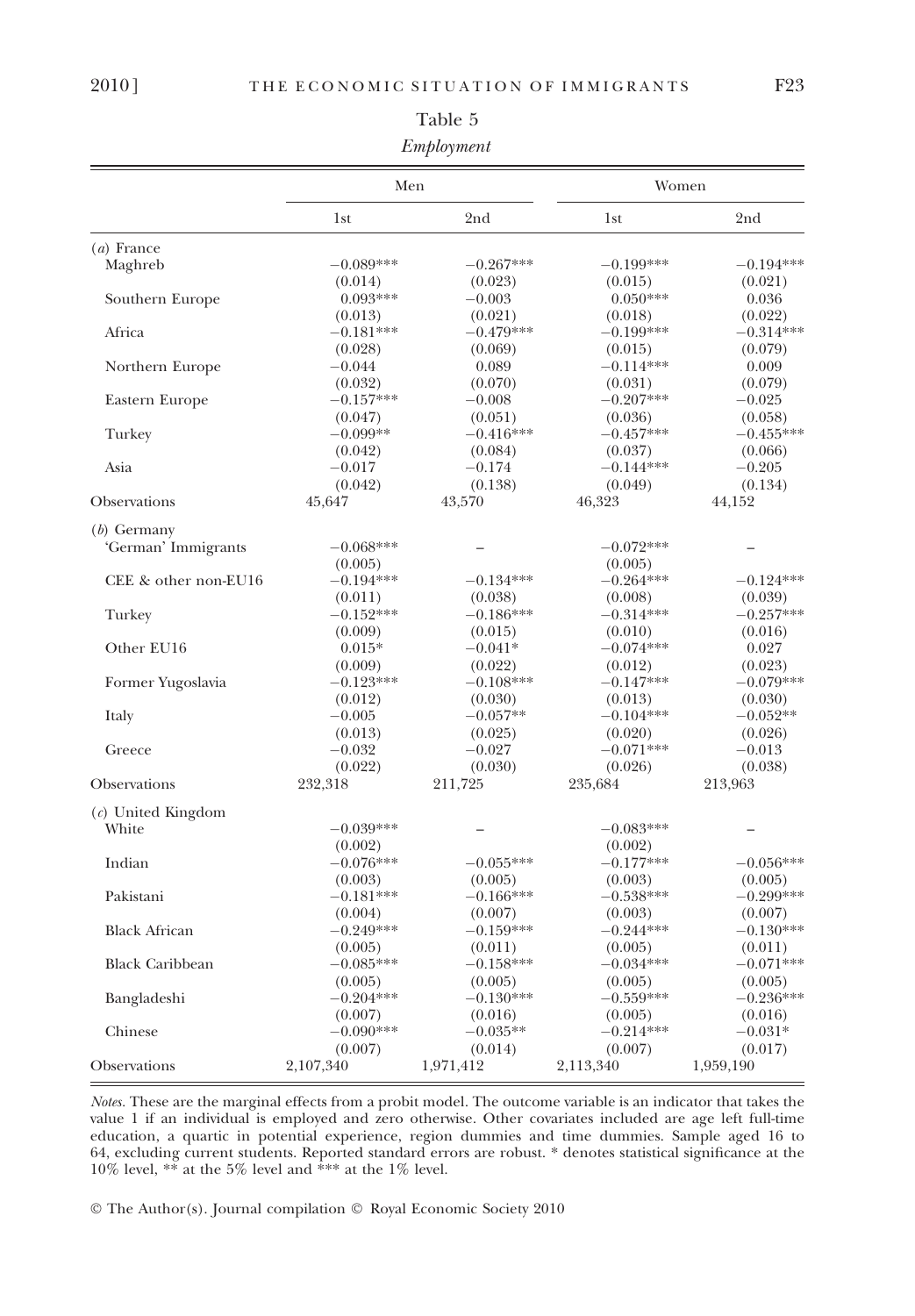other Tables. We know that, especially for women, family structure (e.g. marriage and the number and age of children) is very important in explaining employment, with different effects for different groups. But we are primarily interested here in the overall differentials and do not dig too deeply into the reasons for the differentials we observe.

## 3.3.1. France

Panel (a) of Table 5 reports the results for France. All groups of first-generation immigrant men, with the exception of those from Southern Europe, are less likely to be employed than native men. African and Eastern European immigrants show a particularly low employment rate with an 18.1 percentage point and 15.7 percentage point difference relative to native French men. In the second generation, immigrant men from the Maghreb, Africa and Turkey experience even larger employment gaps than their first-generation counterparts with gaps of 26.7 percentage points, 47.9 percentage points and 41.6 percentage points, respectively.

Compared to men, first-generation immigrant women display larger employment gaps, particularly so women from Turkey who are 45.7 percentage points less likely to be employed than native women. Substantial employment gaps persist in the secondgeneration for women from the Maghreb (19.4 percentage points), Africa (31.4 percentage points) and Turkey (45.5 percentage points). Overall, employment gaps in France are very large and persistent for both male and female immigrants from the Maghreb, Africa and Turkey while most other groups successfully manage to close the employment gap to comparable natives from one generation to the next.

### 3.3.2. Germany

The results for Germany in Panel (b) of Table 5 show that all groups of first-generation immigrant men with the exception other EU16 Europeans, Italians and Greeks have a lower probability of being employed than native Germans. The worst performing groups are immigrants from Central and Eastern Europe and Turkey who have a 19.4 percentage point and 15.2 percentage point lower employment probability than native German men, respectively. Immigrant men with German citizenship do somewhat better with an employment rate gap of only 6.8 percentage points while Italian and Greek men perform as well as native men. The picture for second-generation immigrant men is surprising. Most of the groups fail to significantly reduce the employment gap to natives with men from Turkey and Italy doing particularly badly, widening the gap by 3.4 percentage points to 18.6 percentage points and by 5.2 percentage points to 5.7 percentage points respectively.

All groups of first-generation immigrant women do worse relative to natives than their male compatriots, with Central and Eastern Europe and Turkey again standing out with employment gaps of 26.4 and 31.4 percentage points, respectively. Without exception, however, all second-generation immigrant women do better than their corresponding first-generation counterparts. Overall we conclude that employment gaps in Germany are relatively large, in particular for Turks and Central and Eastern Europeans and, at least for men, do not appear to decrease from one generation to the next. Taken together with the earlier results on earnings, we find evidence that for those groups for which the employment gap is small such as Italy and Greece, the earnings gap tends to be large, pointing towards positive selection into employment.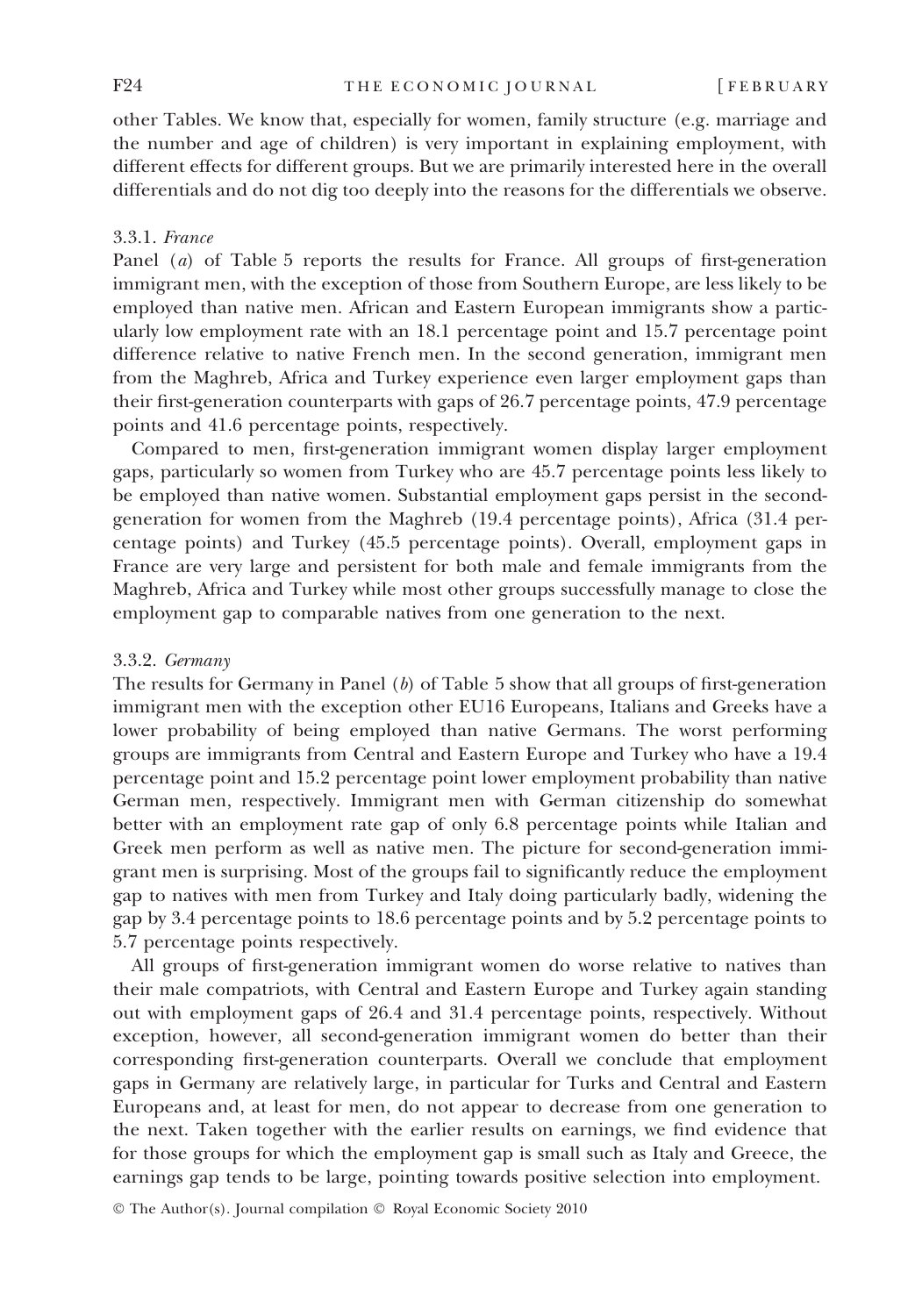## 3.3.3. United Kingdom

Panel  $(c)$  of Table 5 reports the results for immigrants in the UK. All groups of firstgeneration men have a lower employment probability than their native counterparts. Pakistani, Black African and Bangladeshi men experience the largest gaps with estimates of 18.1 percentage points, 24.9 percentage points and 20.4 percentage points. With the exception of Black Caribbean men, all groups improve their employment situation from the first to the second generation; however, a significant gap of between 3.5 percentage points (Chinese) and 16.6 percentage points (Pakistani) persists for all of them.

For women, the employment gaps relative to native women tend to be larger than for their male counterparts. In particular women from Pakistan and Bangladesh show low employment probabilities with estimated gaps of 53.8 percentage points and 55.9 percentage points respectively. In the second generation, all groups of women substantially improve their employment situation, particularly so the initially most disadvantaged groups of Pakistani and Bangladeshi women who reduce the employment gap to native women by around half. The only group worsening their employment situation from the first to the second generation are, as for men, Black Caribbean immigrants. Overall, all groups of immigrants in the UK have lower employment probabilities than their native counterparts, both in the first and in the second generation. While immigrant men show relatively little improvement from one generation to the next, immigrant women show signs of a better integration in the labour market and close the employment gap substantially.

The patterns of these employment differences are summarised in Figure 2 using the same approach used in Figure 1 to summarise the earnings differences. Panel (a) shows that for German and UK men, employment differences are scattered around the 45-degree line suggesting no strong pattern of difference between the first and second generation. In contrast, several of the French groups (those from the Maghreb, Africa and Turkey) have employment differences for the secondgeneration much worse than for the first-generation. For women (Panel (b)) most observations are above the 45-degree line suggesting lower employment differences in the second generation. This may well reflect changing labour supply behaviour as much as demand effects.

## 4. Conclusion

In this article, we have presented evidence on the experience of first and secondgeneration immigrants in France, Germany and the UK. For France our estimates of earnings differentials are the first to be derived from the Labour Force Survey. We compare outcomes in terms of education, earnings and employment. For almost all countries and immigrant groups, second-generation immigrants have lower gaps in education than the first generation. This perhaps suggests that the education systems are working to integrate the children of immigrants though it is much harder to say whether progress is as fast as it could be.

For labour market performance, we do not find similarly marked evidence of progress for all countries and for all immigrant groups. For net earnings, and conditional on education, potential experience and regional allocation, the UK stands out as having particularly large differences for the first generation but also much improved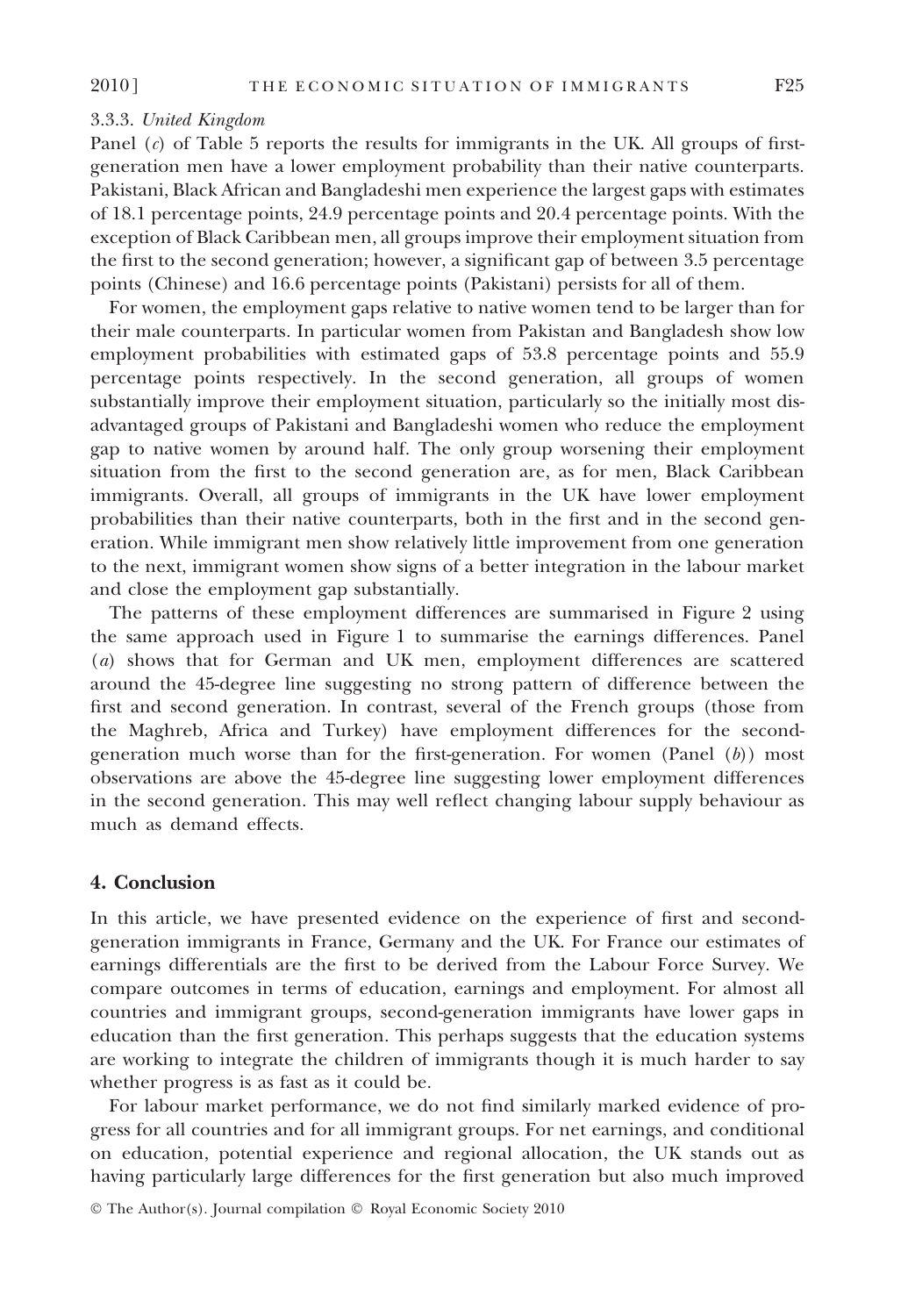

Fig. 2. Comparison of Employment Differences for the First and Second Generations Notes. Each point represents an employment difference for an immigrant group as reported in Table 5.

outcomes for the second generation. Evidence of progress in France and Germany is not so clear-cut. Employment gaps for men in Germany and the UK seem quite similar for first and second-generation immigrants but France has a number of groups in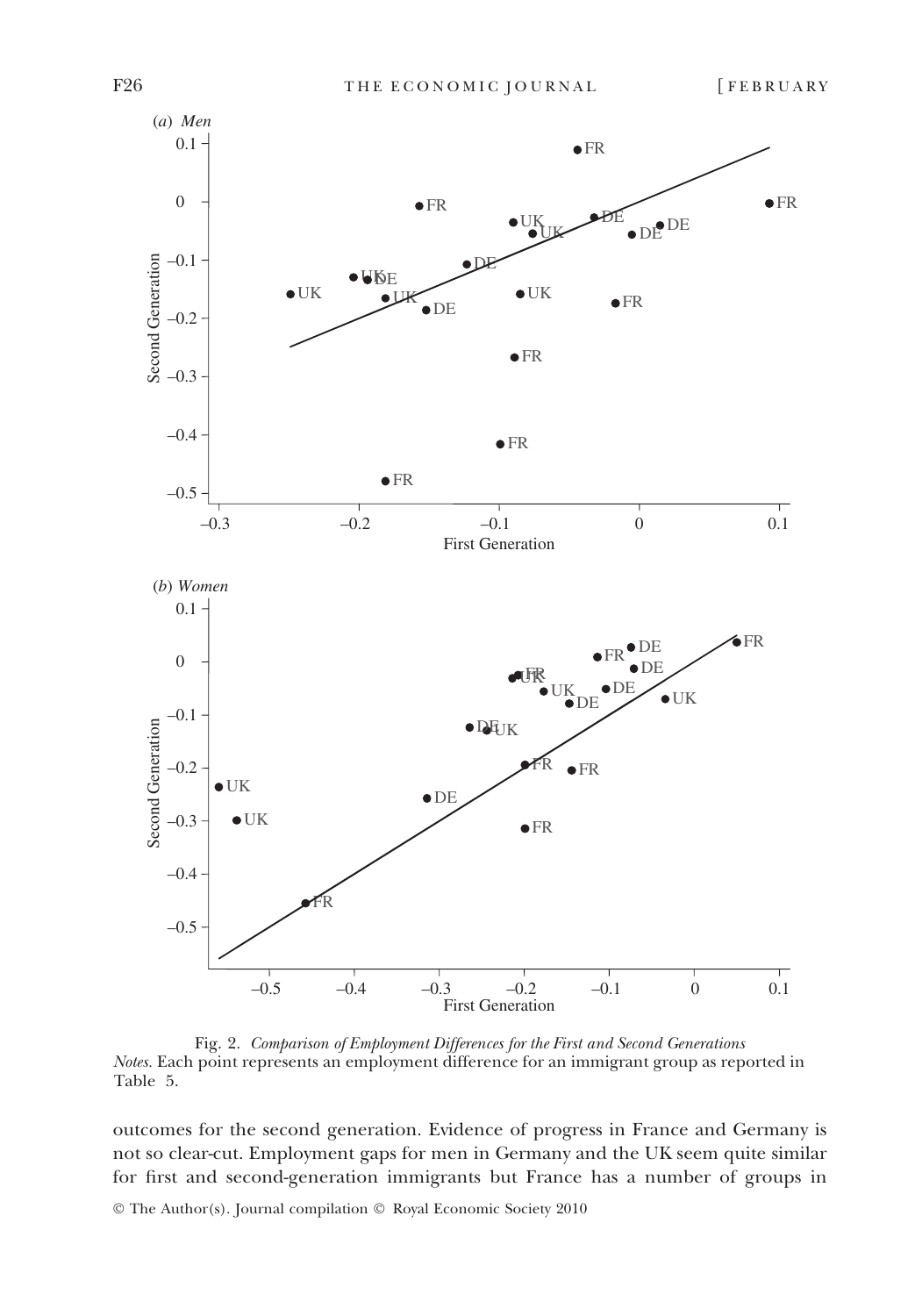2010 ] THE ECONOMIC SITUATION OF IMMIGRANTS F27

which the second-generation immigrants seem to be doing worse than the first. For women, patterns are similar but there is clearer general evidence of a reduction in employment gaps for the second generation.

Our research is a first attempt to provide a comparable picture on educational attainment and labour market performance of immigrant populations and their descendants in the three largest Northern European economies, based on the latest available data sources. The most important message of this work is perhaps that there is a clear indication that – in each country – labour market performance of most immigrant groups as well as their descendants is – on average – worse than that of the native population, after controlling for education, potential experience, and regional allocation. There does not seem to be a very clear link between the outcomes for immigrants and the very different approaches to assimilation taken in France, Germany and the UK. The article calls for more detailed research to investigate the exact mechanisms that lead to the observed disadvantages and the way in which policy affects outcomes, which space and the requirements of comparability prevent us from doing here.

## Appendix: Sample Construction

#### A1. France

The French data come from l'Enquête Emploi, which is the French Labour Force Survey carried out since 1950 by l'Institut National de la Statistique et des E´tudes E´ conomiques (INSEE). We focus on the waves 2005–7 which provide not only the country of birth of the respondent, as was already the case in the earlier waves, but also the country of origin of the respondent's parents. The information on the country of parental birth is originally coded in 9 categories: France, Northern Europe, Southern Europe, Eastern Europe, Maghreb, Turkey (Middle-East), Africa, Asia and Other countries. We exclude the category Other countries-. The country of parental birth is given for both the mother and the father. The country of birth of the respondent is given at the more detailed level of 29 countries or country groups: France, Algeria, Tunisia, Morocco, Rest of Africa, Asia (including Vietnam, Laos, Cambodia), Italy, Germany, Belgium, Netherlands, Luxembourg, Ireland, Denmark, Great Britain, Greece, Spain, Portugal, Switzerland, Austria, Poland, Yugoslavia, Turkey, Norway, Sweden, Eastern Europe, United States or Canada, Latin America and Other countries. To make the country of birth of the respondent comparable with that of their parents, we aggregate the more detailed countries of birth of the respondent to the 8 broader categories given for the country of parental birth. We use the following mapping:

- (i) France: France,
- (ii) Northern Europe: Germany, Belgium, Netherlands, Luxembourg, Ireland, Denmark, Great Britain, Switzerland, Austria, Norway, Sweden,
- (*iii*) Southern Europe: Italy, Spain, Portugal, Greece,
- (iv) Eastern Europe: Eastern Europe, Poland and Yugoslavia,
- (v) Maghreb: Algeria, Morocco, Tunisia,
- (vi) Middle East: Turkey,
- (vii) Africa: Rest of Africa,
- (viii) Asia.

The group of natives is defined as individuals who are born in the country and whose two parents were also born in France. First-generation immigrants are individuals born abroad and whose parents were both also born abroad and are from the same country of origin. Second-generation immigrants are individuals who are born in France but whose parents are both born in the same country abroad. Age left full-time education is calculated as the difference between the variable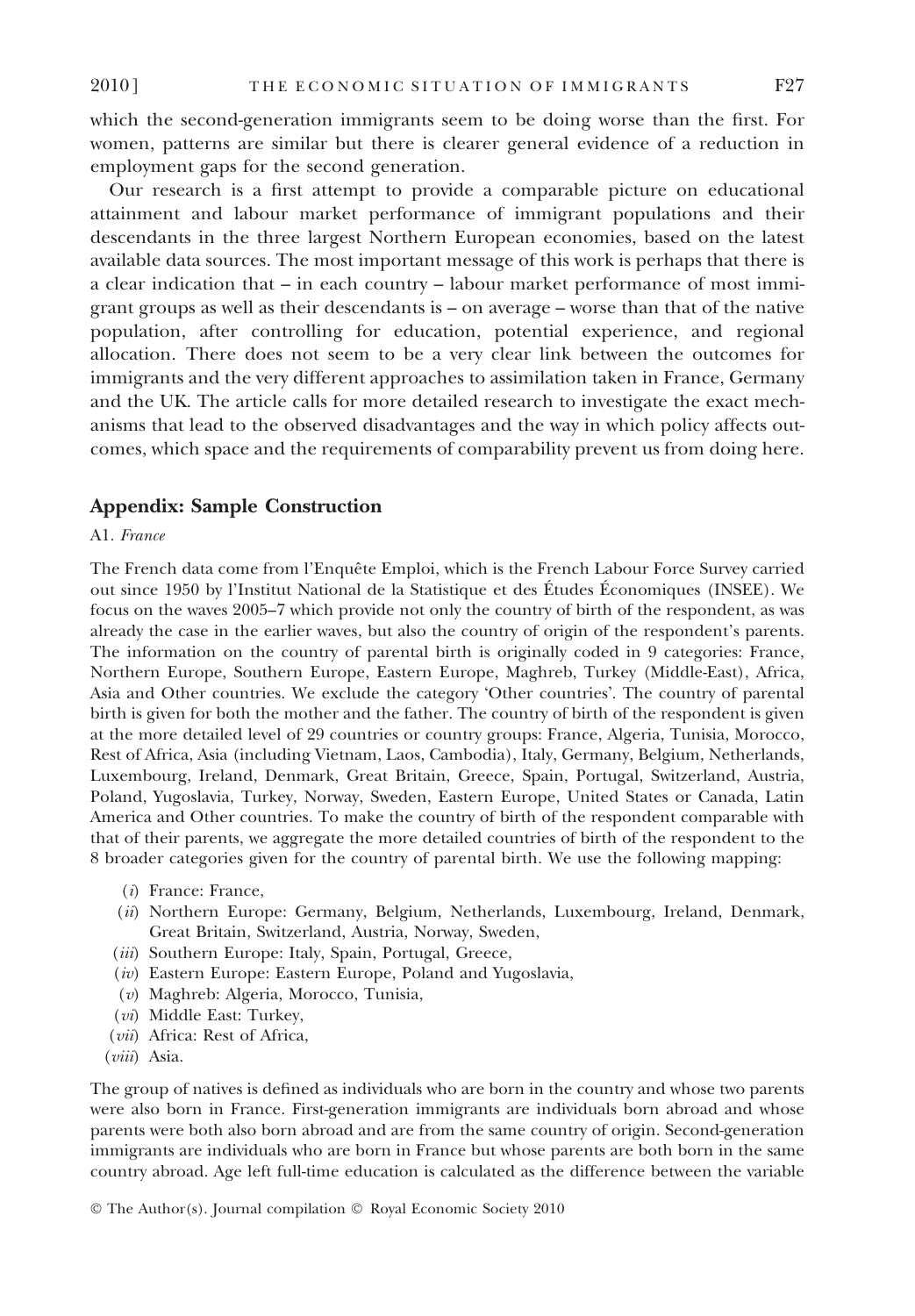Year left education' and the variable 'Year of birth'. Hourly wage is calculated by combining information from the two variables 'Monthly net wage in the main (regular) job' and 'Average weekly hours worked in the main (regular) job'. Employment is calculated from the variable: `Activity`:

- (i) Employed,
- (*ii*) Unemployed,
- (*iii*) Non-active.

We create a dummy variable equal 1 if the respondent is employed and 0 if unemployed or inactive. The sample is restricted to working age individuals aged 16 to 64.

#### A2. Germany

The original data source for the analysis of Germany is the German Microcensus which comprises 1% of all households in Germany. For our analysis, we use the Scientific Use Files for the years 2005 and 2006, applying the individual sampling weights provided for all tabulations and regressions. We distinguish seven groups with foreign citizenship: Turkey, Former Yugoslavia (without Slovenia), Italy, Greece, Central and Eastern Europe plus other European but non-EU16 countries, other EU16 countries (other than Italy and Greece) and all other countries. We drop the latter category from the analysis since it comprises very heterogeneous countries of origin. Non-naturalised individuals born in Germany with only German citizenship are coded as native German. Individuals who were not born in Germany and have either only foreign citizenship or German citizenship obtained through naturalisation are coded as first-generation immigrants. Individuals born in Germany with either only foreign citizenship or German citizenship obtained through naturalisation are coded as second-generation immigrants. In case of naturalisation, we use the information on the previous citizenship of the individual to determine the country of origin. Individuals who were not born in Germany and have German citizenship that was either obtained without naturalisation or through naturalisation within three years of arrival (legally impossible for other foreign immigrant groups), provided the previous citizenship was Czech, Hungarian, Kazakh, Polish, Romanian, Russian, Slovakian, or Ukrainian, are coded as 'German' first-generation immigrants. Age left full-time education is calculated as the maximum of 'Year of highest vocational or college degree minus year of birth' and 'Year of highest general educational degree minus year of birth' and right censored for those individuals currently going to (vocational) school or college. Observations with missing information on age left full-time education are dropped. Potential experience is calculated as current age minus typical age when left educational/vocational training. The typical ages we assume are: for those without vocational training and without Abitur 16 years, those with vocational training and without Abitur 19 years, those without vocational training and with Abitur 19 years, those with vocational training and with Abitur 22 years, and those with college education 25 years. Net monthly income is imputed as the midpoint of each income category and expressed in euro at constant 2005 prices using the Consumer Price Index for Germany published by the Statistical Office. Income is right censored at 18,000 euro and marked accordingly. Employment is defined following the ILO definition based on which every individual is considered employed that is in an employment relationship, self-employed or a family worker, irrespective of the actual hours worked. The sample is restricted to working age individuals aged 16 to 64.

#### A3. United Kingdom

The UK data come from the Labour Force Survey, used courtesy of the UK Data Archive. The sample period is 1993–2007 inclusive. The sample is restricted to those aged 16–64 inclusive. The immigrant groups are constructed using the data on ethnicity and country of birth. The foreign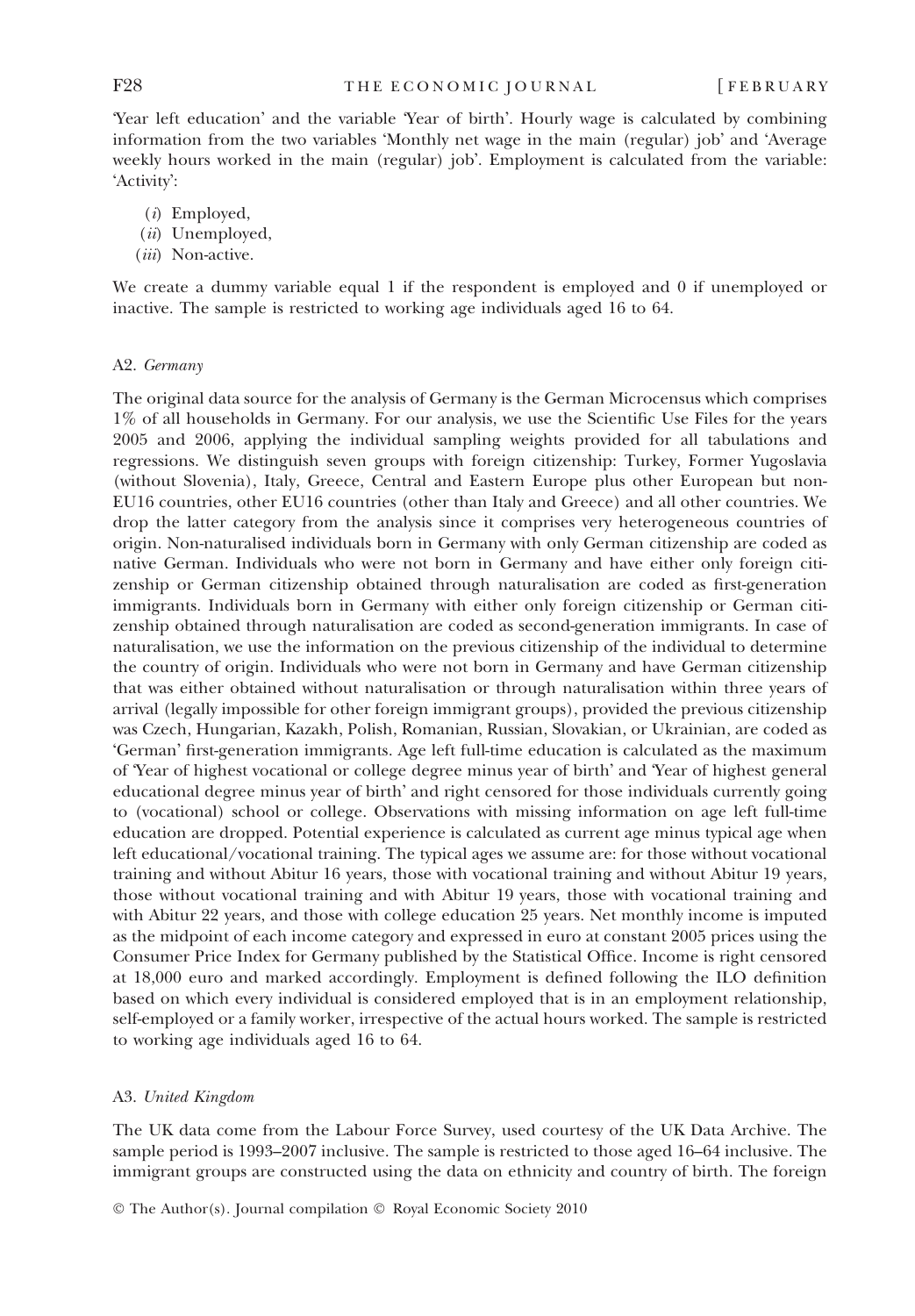born are those who are born outside the UK. The ethnic classifications in the UK contain a number of mixed and 'other' categories – these were excluded from the analysis. Age left fulltime education is from a direct question on that. Those who report having never had full-time education are re-coded to have left full-time education at age 5 as are those who report leaving education before the age of 5. This question is also used to code those who have not yet left fulltime education. Employment is based on the ILO definition and includes self-employment. Regressions with employment as the dependent variable drop those in full-time education. Earnings are computed by dividing weekly net earnings by weekly hours. The earnings questions in the LFS are only asked of those in waves 1 and 5 so sample sizes are smaller. Earnings information is not collected for the self-employed as they are excluded.

Sciences Po, OFCE University College London Universitat Pompeu Fabra London School of Economics

### References

Adsera, A. and Chiswick, B.R. (2007). 'Are there gender and country of origin differences in immigrant labor market outcomes across European destinations?', *Journal of Population Economics*, vol. 20(3), pp. 495–526.

Aeberhardt, R. and Pouget, J. (2007). National origin wage differentials in France: evidence from matched employer-employee data', IZA Discussion Paper No. 2779.

- Bauer, T. and Zimmermann, K.F. (1997). 'Unemployment and wages of ethnic Germans', *Quarterly Review of* Economics and Finance, vol. 37, pp. 361–77.
- Bell, B. (1997). The performance of immigrants in the United Kingdom: evidence from the GHS-, Economic Journal, vol. 107(441), pp. 333–45.
- Birkner, E. (2007). Aussiedler im Mikrozensus 2005 Identifizierungsprobleme und erste Analysen zur Arbeitsmarktintegration', Presentation in the Workshop 'Integrationschancen von Spätaussiedlern', 29-30, March, Nürnberg, available at http://doku.iab.de/veranstaltungen/2007/spaetauss2007\_birkner.pdf
- Blackaby, D., Leslie, D., Murphy, P. and O'Leary, N. (2002). White/ethnic minority earnings and employment differentials in Britain: evidence from the LFS', Oxford Economic Papers, vol. 54(2), pp. 270–97.
- Blackaby, D., Leslie, D., Murphy, P. and O'Leary, N. (2005). Born in Britain: how are native ethnic minorities faring in the British labour market?', *Economics Letters*, vol. 88(3), pp. 370–5.
- Blau, F.D. and Kahn, L.M. (2003). 'Understanding international differences in the gender pay gap', Journal of Labor Economics, vol. 21(1), pp. 106–44.
- Borjas, G.J. (1985). 'Assimilation, changes in cohort quality, and the earnings of immigrants', Journal of Labor Economics, vol. 3(4), pp. 463–89.

Card, D., DiNardo, J. and Estes, E. (1998). The more things change: immigrants and the children of immigrants in the 1940s, the 1970s and the 1990s', NBER Working Paper No. 6519.

- Chiswick, B.R. (1978). 'The effect of Americanization on the earnings of foreign-born men', Journal of Political Economy, vol. 86(5), pp. 897–921.
- Chiswick, B.R. (1980). 'The earnings of white and coloured male immigrants in Britain', *Economica*, vol. 47(185), pp. 81–7.
- Clark, K. and Drinkwater, S. (2005). Dynamics and diversity: ethnic employment differences in England and Wales, 1991-2001', IZA Discussion Paper No. 1698.
- Clark, K. and Lindley, J.K. (2006). Immigrant labour market assimilation and arrival effects: evidence from the UK Labour Force Survey', IZA Discussion Paper No. 2228.
- Constant, A. and Massey, D.S. (2003). Self-selection, earnings and out-migration: a longitudinal study of immigrants', Journal of Population Economics, vol. 16(4), pp. 631–53.
- De Coulon, A. and Wadsworth, J. (2008). On the relative gains to immigration: a comparison of the labour market position of Indians in the USA, the UK and India-, CEP Discussion Paper No. 851.
- Dustmann, C. (1993). 'Earnings adjustments of temporary migrants', *Journal of Population Economics*, vol. 6(2), pp. 153–68.
- Dustmann, C. (2000). 'Temporary migration and economic assimilation', Swedish Economic Policy Review, vol. 7, pp. 213–44.
- Dustmann, C. and Fabbri, F. (2003). Language proficiency and labour market performance of immigrants in the UK-, Economic Journal, vol. 113(489), pp. 695–717.